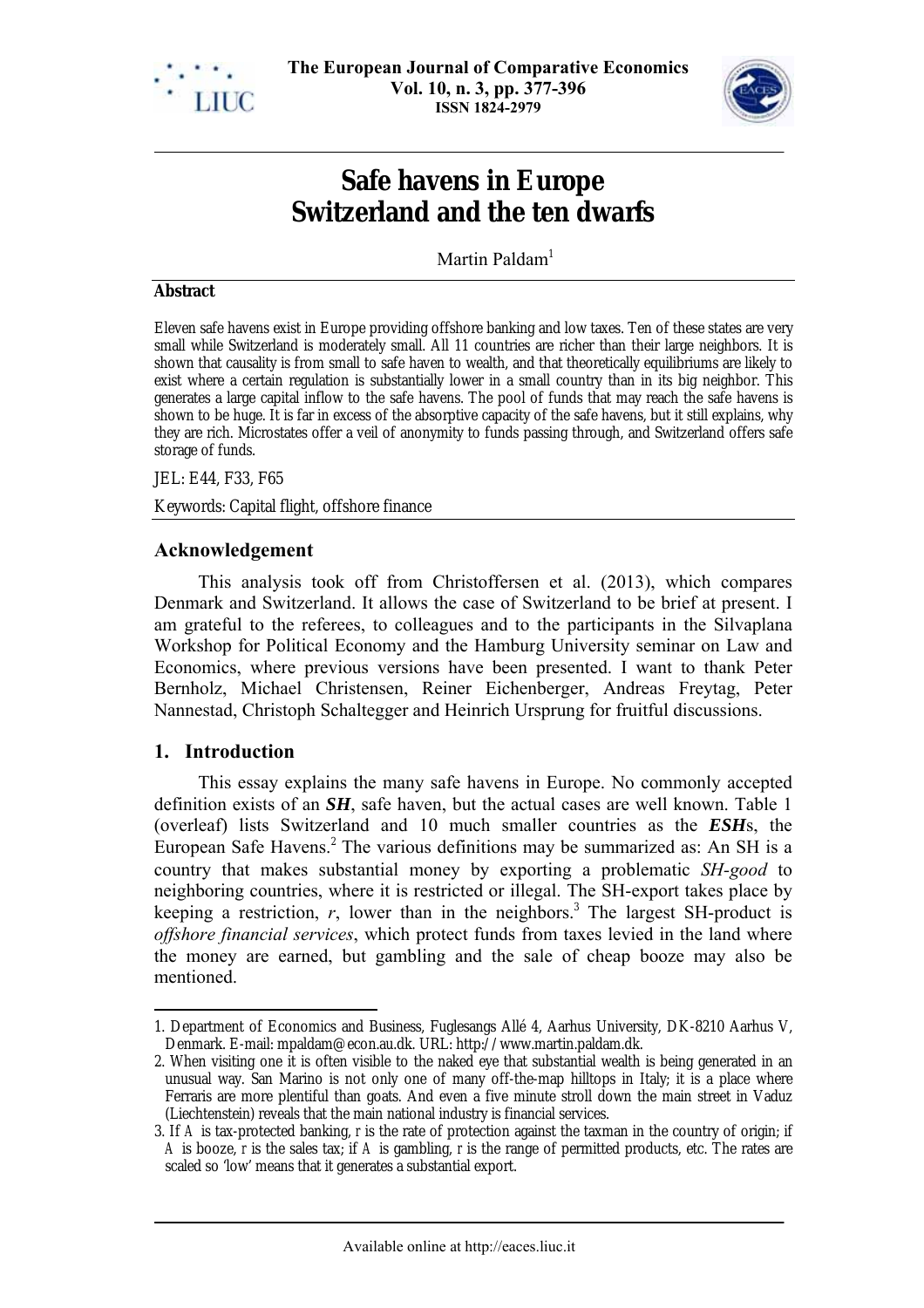## **1.1 A preview of the content: Causality and offshore finance**

The essay deals with two main points about the safe havens: (i) Why do they come about? This deals with causality. (ii) How do they fit into the financial structure of the continent? This contains a size-puzzle: The pool of offshore finance is far in excess of the absorptive capacity of the SHs. Two sections deals with each point:

The first two section deals with (i) and show that it is a tempting possibility for a small country to be an SH. Section 2 takes off from a survey of a few basic data for all European countries. The analysis proves the causal chain empirically: From small to safe haven to rich. Section 3 presents a theory to explain this causal chain. Equilibriums exist for the SH-regulation, where the small country keeps it '*too*' low, while it's large neighbors do not to react even if they *resent* the SH-policy. It is also explained why dependencies are often 'allowed' to be safe havens.

The following two sections consider the size-puzzle: Section 4 looks at the size of the *pool* of funds seeking shelter by means of offshore finance. The uncertain estimates cited are all very large. The pool is a stock, but we also bring estimates of the flow of funds and on the annual accumulation of funds in the ESHs. It is much smaller than the inflow.

Section 5 deals with the effects of the SH-policies on the EHS economies. It shows that the inflow is far in excess of the absorptive capacity for finance in the ESHs. Thus, the microstates mainly provide short-run *veils of anonymity* for funds passing through, while Switzerland also provides *long-run storage* of funds either in the country itself or as a guarantor for funds invested abroad. It stresses the difference between the exchange rate regimes of the 10 dwarfs and Switzerland, which is about 4 times larger than the 10 small countries added together.

Section 6 summarizes and considers the pressures on the safe havens to make them comply with the regulations of other countries. A background paper (Paldam 2013b) documents the data and reports a number of additional calculations.

#### **1.2 The literature: Where does the present essay fit in?**

The essay draws upon several literatures that are not normally referred to in the same paper: One literature deals with the relation between the size of nations and their income; see e.g. Easterly and Kraay (2000). This literature is surveyed in Alesina *et al*. (2005). The main conclusion is that small nations do as well as large ones if they are open. In political science the main work on small states is still Kazenstein (1985) that disregards microstates and concludes that the small European states do better than the larger states due to corporatist institutions.<sup>4</sup>

A separate literature looks at microstates and concludes that they do well, especially if they are dependent; see Armstrong and Read (1998, 2000) and Baldacchino (2004). The literature on microstates overlooks (deliberately?) that a great many are safe havens. Little has been written on the individual European microstates, except in reports by their own economic authorities, which certainly downplays the safe haven aspects of their success. The literature on Switzerland is

<sup>4.</sup> Christoffersen *et al*. (2013) finds that the institutions in two of the most successful small states in Europe (Denmark and Switzerland) are thoroughly different. If they are both corporatist the concept is so wide as to be (almost?) void.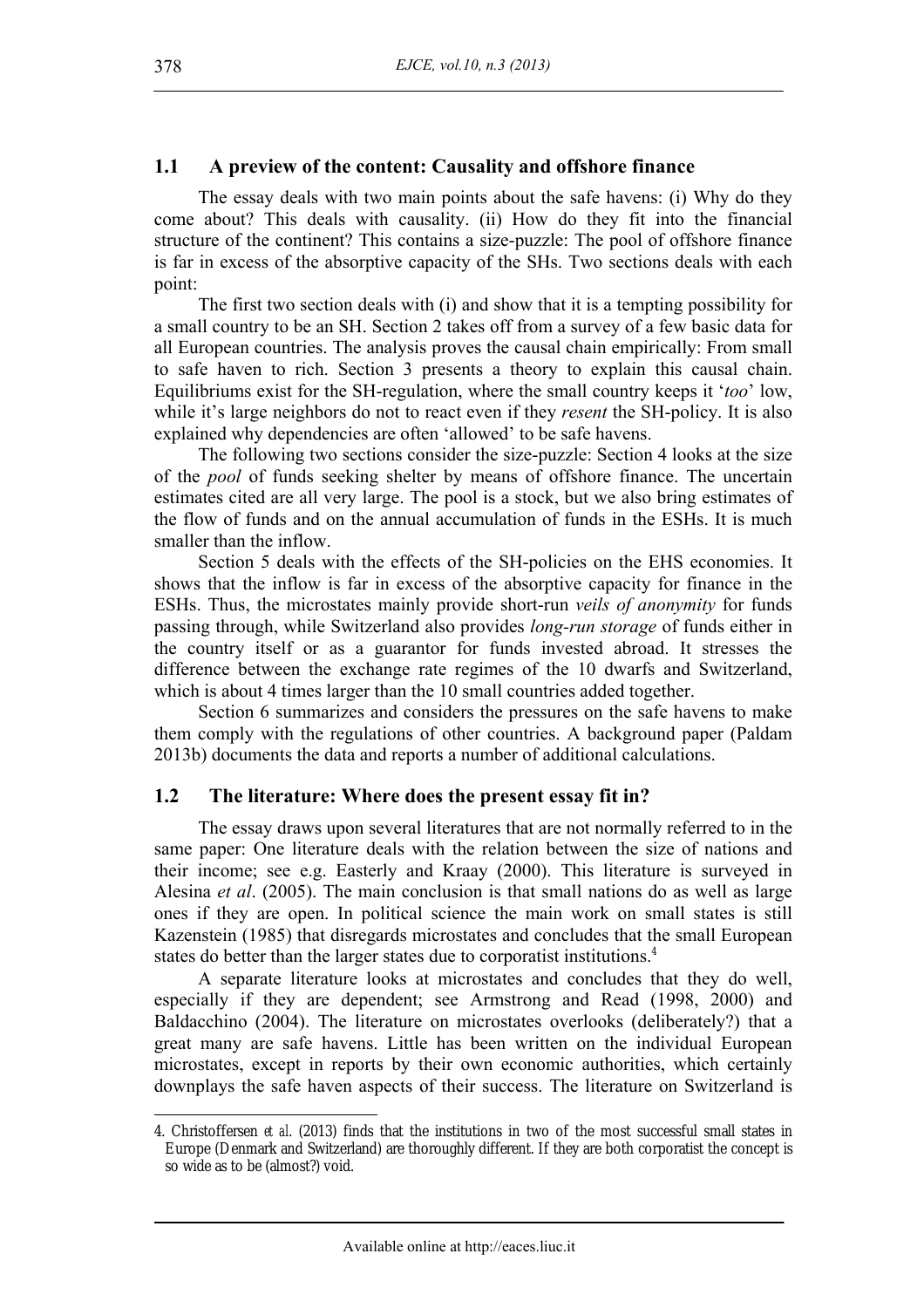surveyed in Christoffersen (2013). I have not seen a causality analysis as the one given in section 2, while various versions of the model in section 3 have appeared; see e.g. Slemrod and Wilson (2006).

The literature on offshore finance are either (positive) practical guides or (negative) descriptions of the way money moves, how it can be regulated, and why it should be regulated. A recent (negative) book surveying the older literature and discussing the data is Palan *et al*. (2010), see also the references to Schneider and Henry in section 4. It appears that at the level of precision attempted in section 4 most studies reach numbers much like the ones I present.

The analysis of the absorptive capacity and the transfer problem is once again covered by separate literatures; see Paldam  $(2013a)$  for a recent survey.<sup>5</sup> The literature on offshore finance does not discuss the transfer problem.

## **2. The causal chain: From small to safe haven to rich**

Table 1 is the first link in the chain: Safe havens come about in old and small countries. Section 2.1 looks at some correlations, while Section 2.2 shows that it pays to be a safe haven.

|                        | Country       | Population | Recognized    |  |  |  |  |  |
|------------------------|---------------|------------|---------------|--|--|--|--|--|
| <b>Microstates</b>     |               |            |               |  |  |  |  |  |
| (1)                    | Gibraltar     | 28,956     | 1713          |  |  |  |  |  |
| (2)                    | Monaco        | 30,539     | 1419          |  |  |  |  |  |
| (3)                    | San Marino    | 31,817     | 301 and 1631  |  |  |  |  |  |
| (4)                    | Liechtenstein | 35,236     | 1719          |  |  |  |  |  |
| (5)                    | Guernsey      | 65,068     | 1204          |  |  |  |  |  |
| (6)                    | Isle of Man   | 84,655     | 1765          |  |  |  |  |  |
| (7)                    | Andorra       | 84,825     | 1278          |  |  |  |  |  |
| (8)                    | Jersey        | 94,161     | 1204          |  |  |  |  |  |
| <b>Small countries</b> |               |            |               |  |  |  |  |  |
| (9)                    | Luxembourg    | 503,302    | 983 and 1815  |  |  |  |  |  |
| (10)                   | Cyprus        | 820,020    | 1878 and 1960 |  |  |  |  |  |
| The largest            |               |            |               |  |  |  |  |  |
| (11)                   | Switzerland   | 7,639,961  | 1353 and 1848 |  |  |  |  |  |

**Table 1. The 11 ESHs, European Safe Havens, in order of population size** 

*Note: 'Population' in 2010. 'Recognized' is the year when the country was internationally recognized. In some cases two years are listed. All cases are preceded by a complex history. Sources: Wikipedia (URL ref.)6 and Gyldendal's Encyclopedia (URL ref.).* 

<sup>5.</sup> The theory of the transfer problem goes back to the discussions between Keynes and Ohlin in 1929. Today is also known as Dutch Disease.

<sup>6.</sup> Note that '(URL ref.)' means that the home page address is given in the references.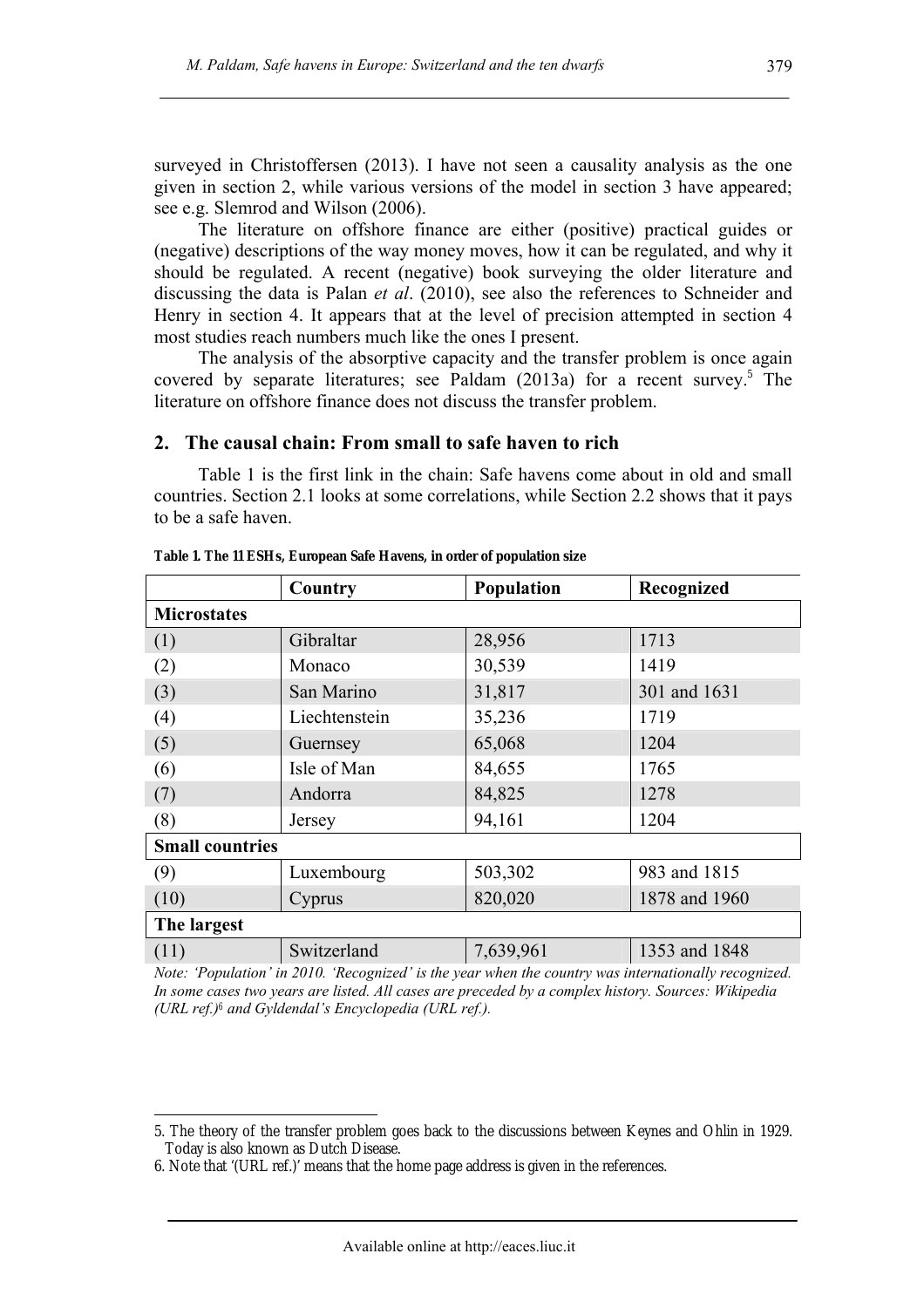# **2.1 The main pattern of correlation in the data**

Europe has 54 fully and partly independent *countries* with enough policy autonomy to develop into safe havens. All sources I have found classify at least 11 of these countries as the ESHs, European Safe Havens (see Paldam 2013b). They are listed in Table 1. They are all small, eight are even microstates, and all are DCs, developed countries.

The table gives the population size and the year of international recognition. However, the countries have older roots. By and large the ESHs are as old as other European countries, and the ESHs came into independence long before they became safe havens. None of the countries came about as a result of their safe haven policies.

All, except Cyprus, $\alpha$ <sup>7</sup> were established well before the Napoleonic wars and modern economic growth. As regards Cyprus, it is worth noting that Greek debt crisis (since 2009) did spill over to Cyprus, though only in 2011/12. The Euro Countries did provide a loan package, but they took the opportunity to impose restrictions on the banks of Cyprus that seem likely to end the SH-policies. It illustrates the *resentment* of other countries towards the ESHs.

Data for most microstates are scarce and they are routinely excluded in international statistics, but we always know the population, area and national status. Also, the CIA World Factbook (URL ref.) reports the income rank for 2010 for all 11 safe havens.

The six series used for Table 2 have non-normal distributions, so I use a rank correlation technique to calculate the table. It has 15 different entries of which 11 are significant. The two measures of size: *Area* and *Population* are so correlated (0.86) that they tell the same story. *Safe havens* are small, often *dependent*, not *postcom*munist and have *high income*. <sup>8</sup> *Post-com* countries are poor and not dependent, so the variables have some collinearity.

<sup>7.</sup> Cyprus has a long recorded history. It was an independent kingdom before it became Venetian in 1489, Ottoman in 1571 and British in 1878. In 1960 it became independent once again. Offshore banking activities started in the 1980s due to the civil war in Lebanon that caused some banking activity to seek a new home. After the fall of communism in 1990 Cyprus became an important center for the offshore activities of Russian business.

<sup>8.</sup> This analysis is confirmed by a set of statistically dubious regressions reported in Paldam (2013b). The main pattern is as follows: *Safe-haven* is explained by small *size*, *dependency* and not *post-com*. *Income* is explained by *safe-haven* and not *post-com*, but not by *size* or *dependency*.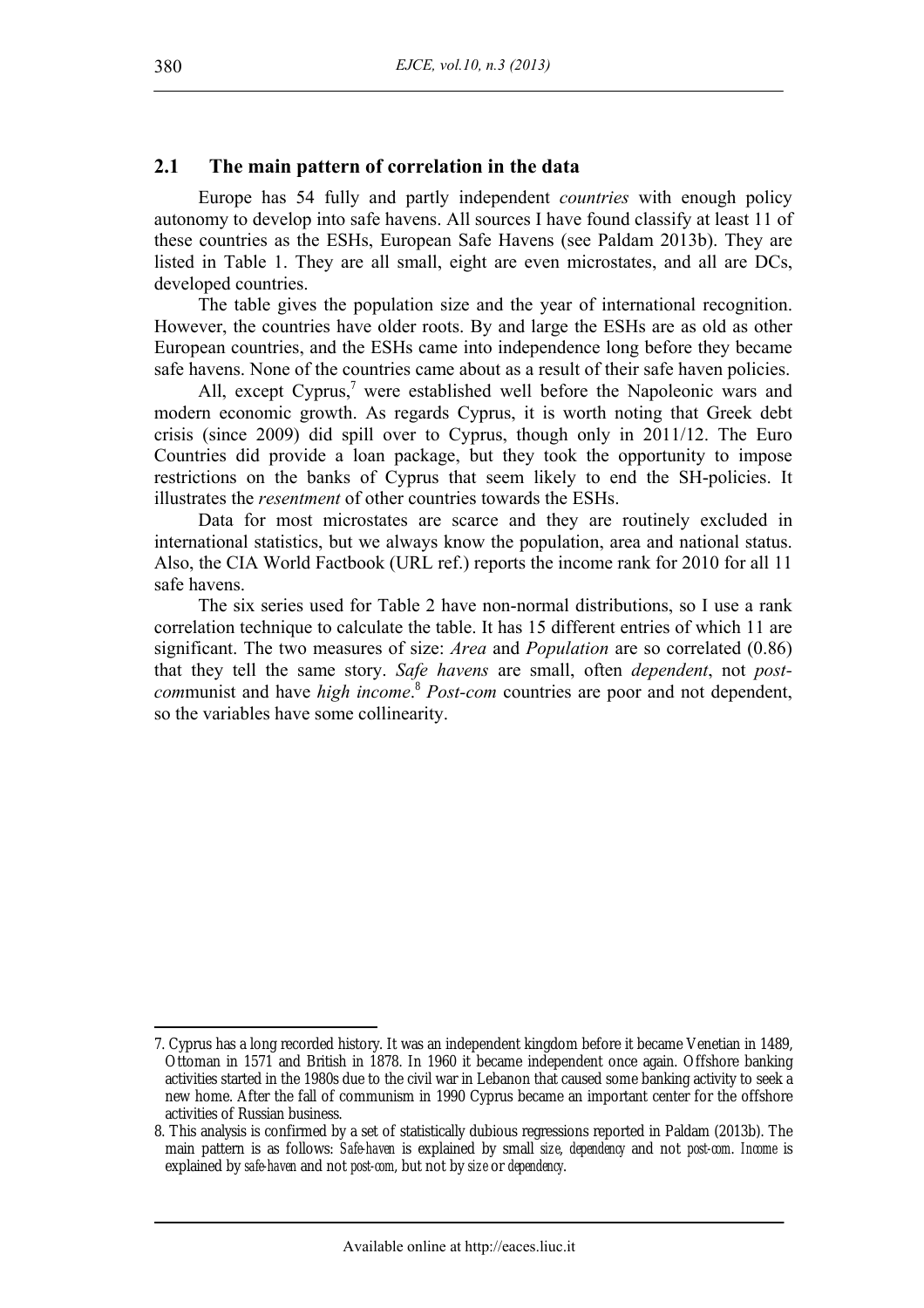|                                                                                             | Safe haven Area |  |  |      |      | <b>Population Post-com</b> Dependent Income                                                                                              |                |       |
|---------------------------------------------------------------------------------------------|-----------------|--|--|------|------|------------------------------------------------------------------------------------------------------------------------------------------|----------------|-------|
| Safe<br>haven                                                                               |                 |  |  |      |      | $\vert$ -0.53 (0.0) $\vert$ -0.64 (0.0) $\vert$ -0.53 (0.0) $\vert$ 0.39 (0.4) $\vert$ 0.58 (0.0)                                        |                |       |
| Area                                                                                        | $-0.53(0.0)$  1 |  |  |      |      | <b><math>\begin{bmatrix} 0.86 &amp; (0.0) &amp; 0.12 &amp; (40) &amp; -0.45 &amp; (0.1) &amp; -0.26 &amp; (5.4) \end{bmatrix}</math></b> |                |       |
| Population - 0.64 (0.0) $\vert$ 0.86 (0.0) $\vert$ 1                                        |                 |  |  | 0.17 | (23) | $\left  -0.44 \right  (0.1) \left  -0.29 \right  (3.5)$                                                                                  |                |       |
| Post-com $\vert$ -0.53 (0.0) $\vert$ 0.12 (40) $\vert$ 0.17 (23) $\vert$ 1                  |                 |  |  |      |      | $\left  -0.29 \right  (3.6) \left  -0.82 \right  (0.0)$                                                                                  |                |       |
| Dependent [0.39 (0.4) $\vert$ -0.45 (0.1) $\vert$ -0.44 (0.1) $\vert$ -0.29 (3.6) $\vert$ 1 |                 |  |  |      |      |                                                                                                                                          | $ 0.39\rangle$ | (0.4) |
| Income                                                                                      |                 |  |  |      |      | $\vert 0.58 \, (0.0) \, \vert -0.26 \, (5.4) \, \vert -0.29 \, (3.5) \, \vert -0.82 \, (0.0) \, \vert 0.39 \, (0.4) \, \vert 1$          |                |       |

**Table 2. Matrix of Spearman's rank correlation coefficient** 

*Note: Calculated for all 54 European countries. The sign of the correlation to Income is reversed as the lowest income rank is for the richest country. The p-value in brackets is the probability (in %) that the said correlation is random. Non-random correlations are bolded. Safe haven, Dependent and Post-communist has two or three values only. Sources - see Paldam (2013b).* 

## **2.2 Causality: Safe havens come about in small states and they become wealthy**

From Table 1 we know that SHs are old and small. Table 2 confirms that they are small. Thus, causality must start at being a small country. Tables 3 and 4 are causality tests that assume that in the absence of the safe haven policies the income of the ESH-countries would be the average of its surrounding neighbors.<sup>9</sup> In some cases it is difficult to choose the neighbors as explained in the note to the table.

The tables compare a small SH-country and its neighbor(s) that are always larger.<sup>10</sup> Consequently, the modeling in section 3 considers a  $(S, N)$ -pair of countries, where  $S \leq N$ . The theory shows that SH policies are more likely to be welfare enhancing in *S* than in *N*.

The test in Table 3 shows that the safe havens are richer than their neighbors by 20.1 places in income rank. This is substantial and statistically significant. It is also robust to the possible changes in the comparison.

<sup>9.</sup> Some of the SHs are actually in 'remote' areas that are likely to be relatively poor in the absence of the SH-policy.

<sup>10.</sup> All neighbors are *much* larger than the SH, except Austria which is only marginally larger the Switzerland.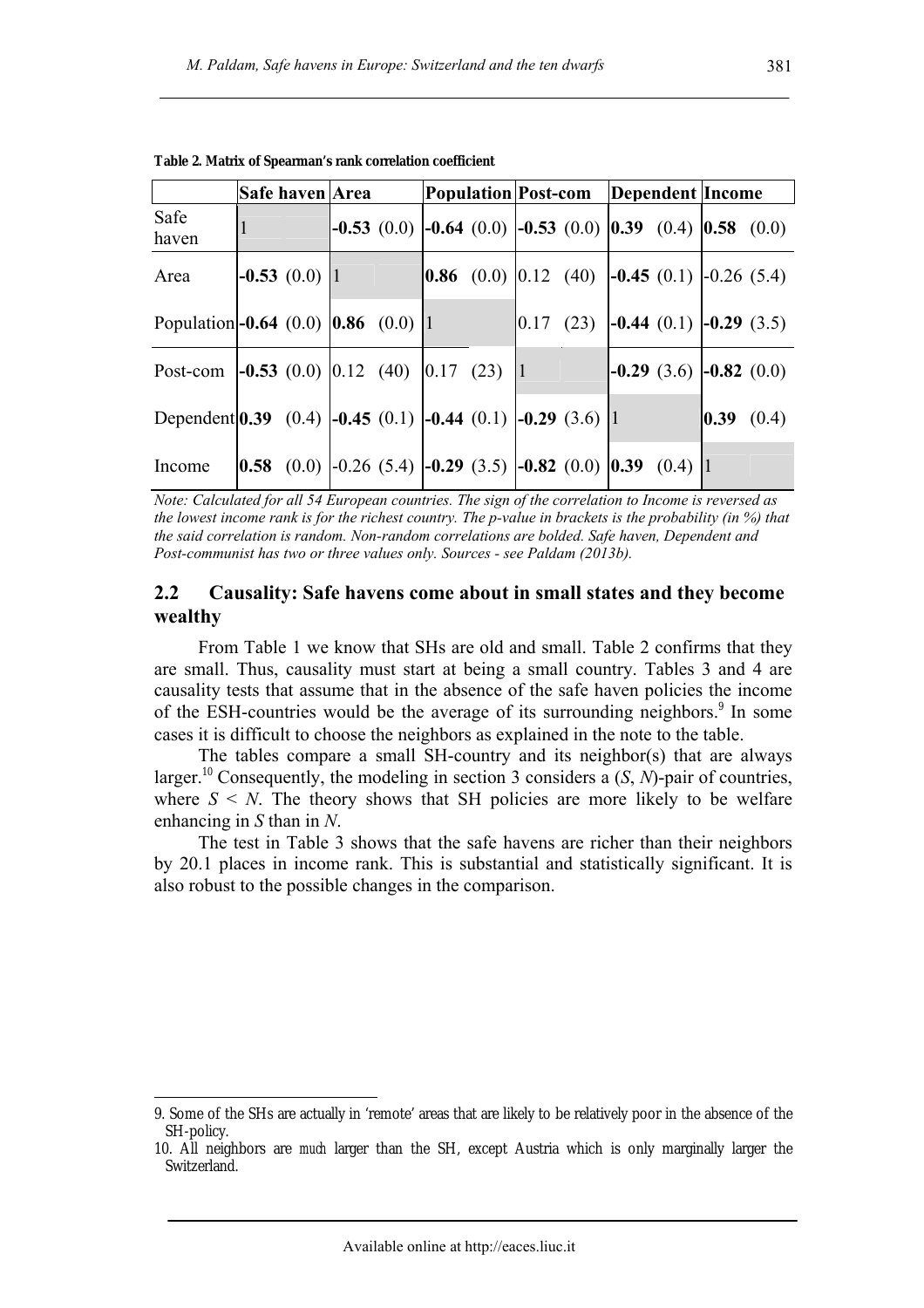| Gibraltar             | 13             | Guernsey              | 9    | Luxembourg                 | $\overline{4}$ |
|-----------------------|----------------|-----------------------|------|----------------------------|----------------|
| Morocco               | 149            | France                | 42   | Belgium                    | 29             |
| Spain                 | 47             | <b><i>Jersey</i></b>  | 5    | France                     | 42             |
| $U.K.$ <sup>a)</sup>  | 38             | U.K.                  | 38   | Germany                    | 34             |
| Gain                  | 29.5           | Gain                  | 31   | Gain                       | 31             |
| Monaco <sup>b)</sup>  | 41             | Isle of Man           | 21   | Cyprus <sup>b)</sup>       | 62             |
| France                | 42             | Ireland               | 30   | Greece                     | 46             |
| Italy $\frac{c}{c}$   | 43             | U.K.                  | 38   | Russia <sup>d)</sup>       | 75             |
| Gain                  | 1.5            | Gain                  | 13   | Turkey                     | 95             |
| San Marino            | 31             | Andorra <sup>b)</sup> | 14   | Gain                       | $-1.5$         |
| Italy                 | 43             | France                | 42   | Switzerland                | 19             |
| Gain                  | 12             | Spain                 | 47   | Austria                    | 22             |
| Liechtenstein         | $\overline{2}$ | Gain                  | 30.5 | France                     | 42             |
| Austria               | 22             | Jersey                | 5    | Germany                    | 34             |
| Germany <sup>c)</sup> | 34             | France                | 42   | Italy                      | 43             |
| Switzerland           | 19             | Guernsey              | 9    | Liechtenstein              | $\overline{2}$ |
| Gain                  | 23             | U.K.                  | 38   | Gain                       | 16.3           |
|                       |                | Gain                  | 35   | Average Gain <sup>d)</sup> | 20.1           |
|                       |                |                       |      | P-value of t-test          | 0.21%          |

**Table 3. The excess income rank (2010) of the safe havens (in size order) compared to neighbors** 

*Notes: The Gain is the excess rank of the bolded safe haven country compared to the un-weighted average of the neighbors. In several instances it is dubious which 'neighbors' to include – here some possibilities are given. Italics indicate a neighbor that is excluded in the calculation of gain. When SHs are neighbors of each other we disregard the SH-neighbor except when there is a big size difference. (a) Gibraltar is an UK dependency. (b) The income rank differs from the one suggested by Table 4. (c) Monaco is 15 km from the Italian border, and Liechtenstein is 40 km from the German border. (d) Russia is reported to use Cyprus as its main offshore banking center. (e) Normality not rejected by the Shapiro-Wilks W-test. Source: CIA World Factbook.* 

Table 4 is an alternative causality test. It is done on the income data in the WDI (URL ref.). The latest data for the microstates reported in the WDI are for 2007 and they only cover 8 of the 10 microstates. The ranking implied by Table 4 is somewhat different from the one in Table 3. In most cases it may be explained by the difference in the year considered, but in three cases – Monaco, Andorra and Cyprus – the data are inconsistent $11$ 

<sup>11.</sup> It is a problem how expatriates are counted in these data. Precisely the same problem applies to bank assets in the financial statistics. It is easy to cite different numbers. It should be handled by the concepts of *national* versus *domestic*, but more categories appear necessary to fully catch what is going on, and few microstates give both data.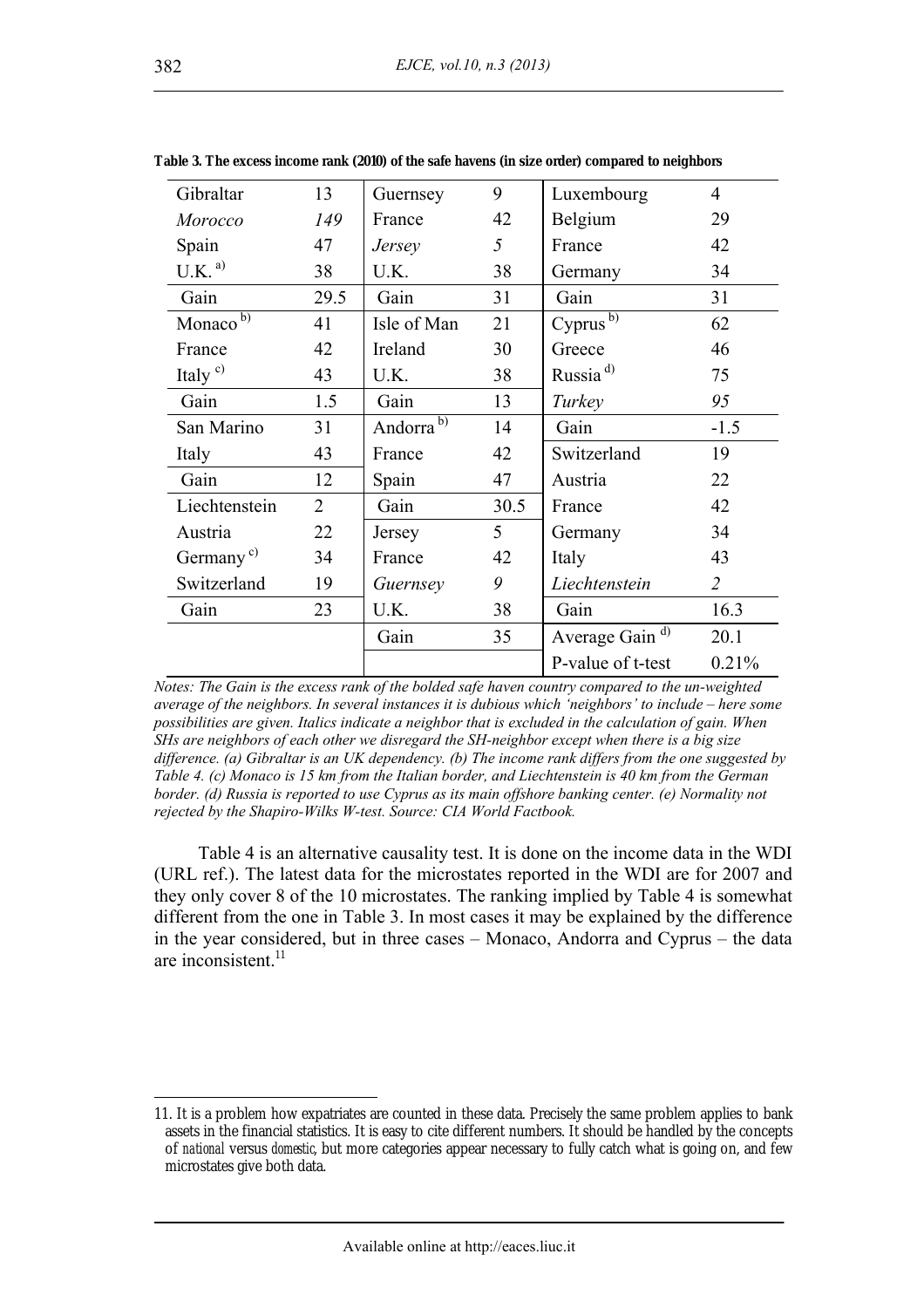| <b>Neighbors</b>          |        |                                   | <b>SHs in order as Table 3</b> |          |  |  |
|---------------------------|--------|-----------------------------------|--------------------------------|----------|--|--|
| Austria                   | 42,500 | Monaco                            | 160,180                        | 339.3 %  |  |  |
| <b>Belgium</b>            | 41,440 | San Marino                        | 45,930                         | $35.0\%$ |  |  |
| France                    | 38,900 | Liechtenstein                     | 1111,930                       | 138.2 %  |  |  |
| Germany                   | 39,440 | Isle of Man                       | 48,910                         | 4.8 $%$  |  |  |
| Greece                    | 24,980 | Andorra                           | 37,340                         | $3.9\%$  |  |  |
| Italy                     | 34,030 | Channel Isl. <sup>a)</sup>        | 67,960                         | 63.0 %   |  |  |
| Russia                    | 7,590  | Luxembourg                        | 79,660                         | 99.5 %   |  |  |
| Spain                     | 29,400 | Cyprus                            | 24,240                         | 48.8%    |  |  |
| U.K.                      | 44,490 | Switzerland                       | 59,040                         | 52.5 %   |  |  |
| <b>Failed safe havens</b> |        |                                   |                                |          |  |  |
| Ireland                   | 48,850 | Average gain in $\%$              |                                | 87.8%    |  |  |
| Iceland                   | 58,780 | Binominal sign test <sup>c)</sup> |                                | $0.2\%$  |  |  |

**Table 4. Excess GNI per capita for safe havens in 2007 in US\$** 

*Notes: Atlas Method from WDI (URL ref.) (a) The Channel Islands are Jersey and Guernsey. (b) Compared to same neighbors as in Table 3. (c) Normality of the gain-distribution is rejected at the 5 % level by the Shapiro-Wilks W-test, so the classical t-test is dubious, but it has p-values of 1.7 % anyhow. The binominal test assumes that the probability of + and – is the same and calculate the probability of getting 9 of 9 plusses by chance.* 

In spite of the data consistency problems, Table 4 confirms the result from Table 3: The income level in safe havens is higher than the one of their neighbors. The result is statistically significant in both tables. Thus, we know that *it pays to be a safe haven*.

This completes the tests of the causality sequence: From small to SH to rich. If you are a small country, it is tempting to become a safe haven as it is likely to make you rich.

Finally, it should be noted that safe havens tend to have a somewhat faster population growth than other countries due to immigration. Andorra has the fastest growing population in Europe. Rich people want to live there for tax reasons, and they generate local production and employment, and thus more immigration.

## **3. The safe haven model for the (***S, N***) country pair<sup>12</sup>**

The purpose of this section is to explain why the causal links found in section 2 are theoretically plausible. The analysis considers two countries: the small safe haven *S* and its big neighbor *N*. It is a partial analysis as it only considers one good, *A*, the SH-good,<sup>13</sup> and one policy variable. *A* is a 'problematic' good that is regulated by the rate, *r*, which has a perceived optimum *r*\* in a closed economy. It is scaled so that *r* is *reduced* when it causes an export, *A*, of the SH-good.

Section 3.1 formulates the policy problem of choosing *r* by means of the marginal costs, *MC*, and marginal benefits, *MB*, per capita. Section 3.2 looks at the

<sup>12.</sup> The analysis is related to the literature on tax-havens, see e.g. Dharmapala and Hines (2006) and Slemrod and Wilson (2006), which is generalized in Slemrod (2008).

<sup>13.</sup> *A* is produced by a CRS-technology.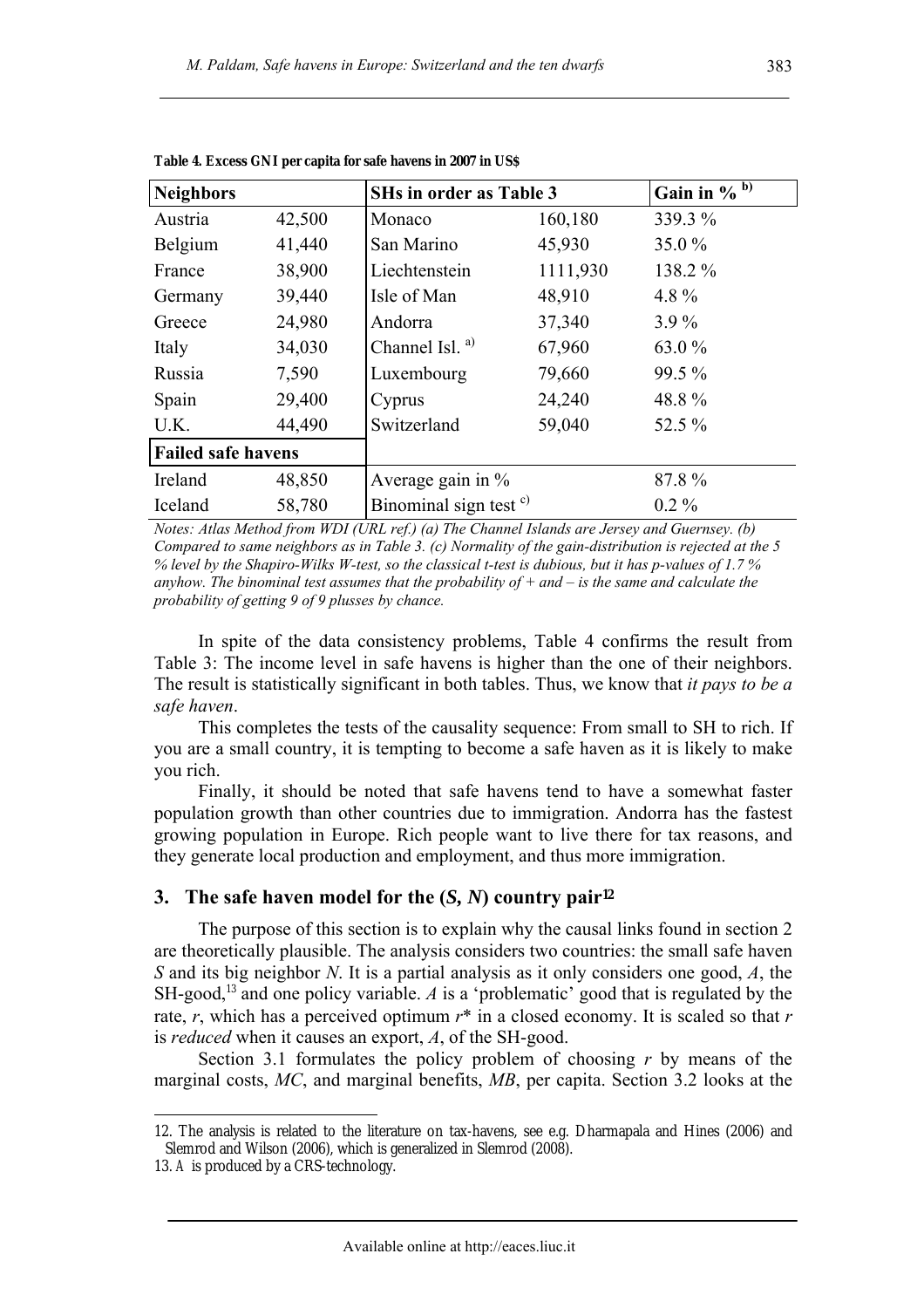outcome when the *MC* and *MB* curves have the most likely form and show that the policy choice may be different in *S* and *N* so that  $r^S \le r^N \approx r^*$ . Section 3.3 discusses some less likely possibilities for the two curves. Section 3.4 considers the path into an SH-policy, and finally section 3.5 shows why small dependencies may get away with being an SH.

## **3.1 The marginal cost and benefits of reducing r in one country, if the other stays in r\***

The marginal costs of the domestic production and consumption of the good are seen relatively to *r\**, which is taken to be constant. With no trade both countries set their  $r \approx r^*$ , so that  $r^S \approx r^N \approx r^*$ , and on per capita basis the *MC*-curves are the same in both countries:

$$
MC = MC(r, r^*) = MC(r)
$$
\n(1)

The *MC*-curves have the following qualitative properties:  $MC(r^*) = 0$ , and *MC*(*r*) rises as *r* falls from *r\** to zero. When country *S* lowers *r* it generates an export  $A^{SN}$  from *S* to *N*. As the extra  $A^{SN}$  is produced in *S* it has the marginal benefit  $MB(A^{SN})$  that are:

$$
MB^S = MB^S(A^{SN}/S) = MB^S(r)
$$
\n
$$
(2, S)
$$

$$
MBN = MBN(ANS/N) = MBN(r) \ll MBS
$$
 (2, N)

The *MS*-curves have the same properties as the *MC*-curve. The *As* are dived by the size of the country as we consider *MB* per capita, so equation (2) is very different for the two countries. Equation (2) assumes that the *trade reaction* to *r* is the same  $A^{SN}(r) \approx A^{NS}(r)$ . However, the trade reactions are likely to be different: Much fewer people *S* can buy the SH-good in *N* than vice versa, for obvious reasons. Consequently,  $A^{NS}(r) < A^{SN}(r)$ . This makes the difference between  $M^{BS}$  and  $M^{BN}$ larger.

The next step in the analysis is to look for intersection points:

$$
MC^{S}(r) = MB^{S}(r)
$$
 and  $(3, N) MC^{N}(r) = MB^{N}(r)$  (3, S)

To find intersection points the following two sections discuss the form of the *MC*-curve and the two *MB*-curves, and show that it is likely that (3) will have two or even three solutions in *S*, but much less likely that multiple solutions will occur in *N*.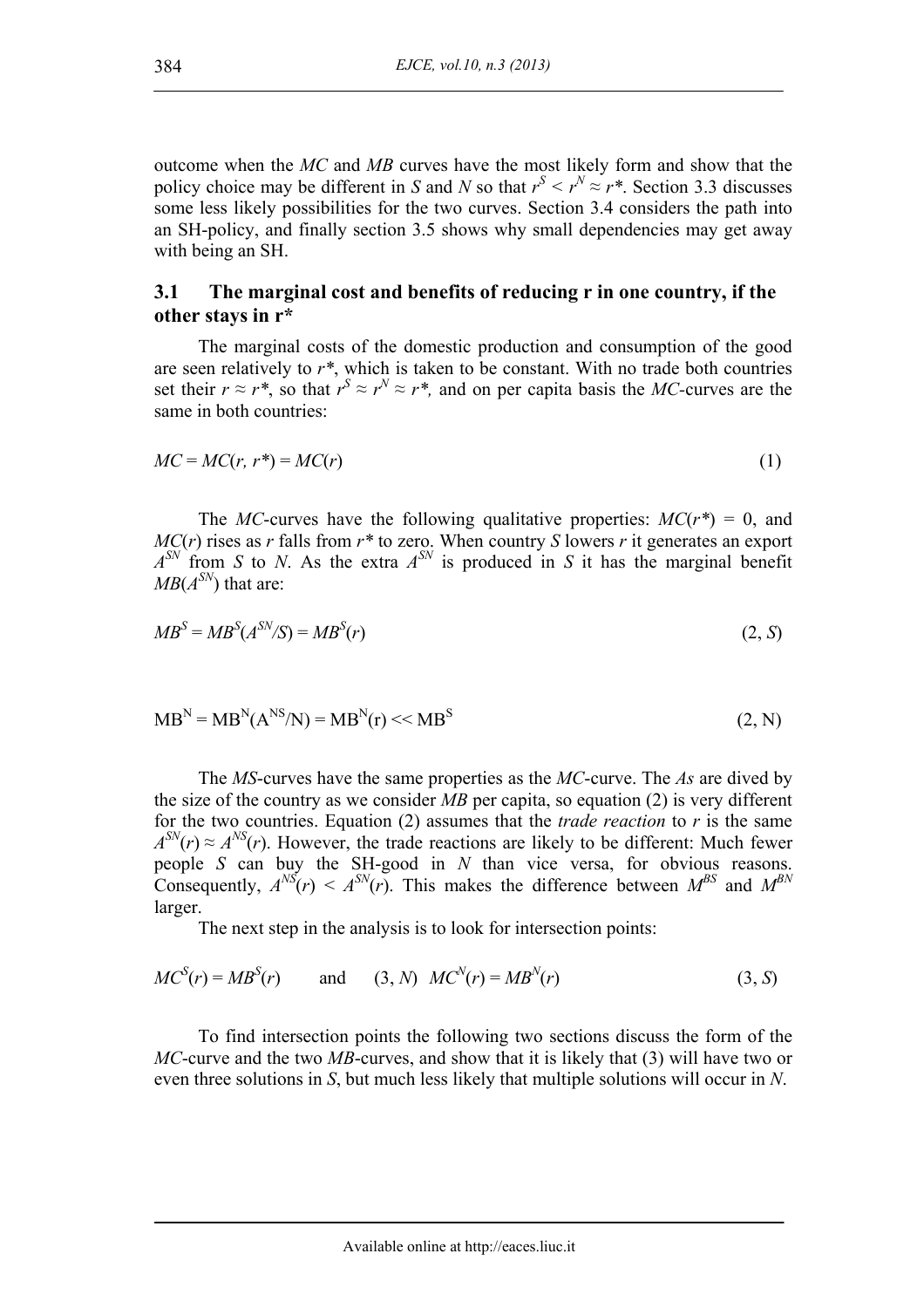## **3.2 The most likely form of the two MB and MC curves: Two intersection points in S and one in N**

As the qualitatively properties of the two curves (1) and (2) are the same, they must look somewhat alike. Figure 1 shows the two curves. It has costs to buy *A* abroad, so the *MB*-curve is likely to be flat around *r\**, while the MC-curve may be more linear. Thus we get the picture shown on Figure 1.

The per capita MC-curve is independent of the size of the population, so Figure 1 shows one MC-curve only, but the *MB*-curve is lower the larger the population. Thus, the  $MB<sup>S</sup>$ -curve is well above the  $MB<sup>N</sup>$ -curve, which may even be so low that it 'creeps' along the *r*-axis.

The two curves intersect at zero for  $r^*$  in both countries. It is an equilibrium value for *r* in both countries as the *MC*-curve is above the *MB*-curve to the left of *r\** and presumably also to the right of  $r^*$ . However, a second intersection point,  $r^1$ , occurs in the small country, and  $MB^S > MC$  to the left of  $r^1$ . It means that welfare is higher in *S* if  $0 \le r^S \le r^1$ , than in  $r^*$ .



*Note: The curves are defined and discussed in the text.* 

No such point occurs in country *N*. It does not pay for *N* to reduce *r*, even if S does so. However, *N* will surely resent the SH-policy of *S*, and if an opportunity arises, *N* may react in some other way, cf. the Cyprus example in section 2.1.

#### **3.3 Other possible forms of the MB and MC curves**

If the *MB* and the *MC* curves have exactly the same form, the *MB*-curve is either fully below or above the *MC-*curve. So, if *S* is small, it pays to pursue a safe haven policy for all  $r \leq r^*$ .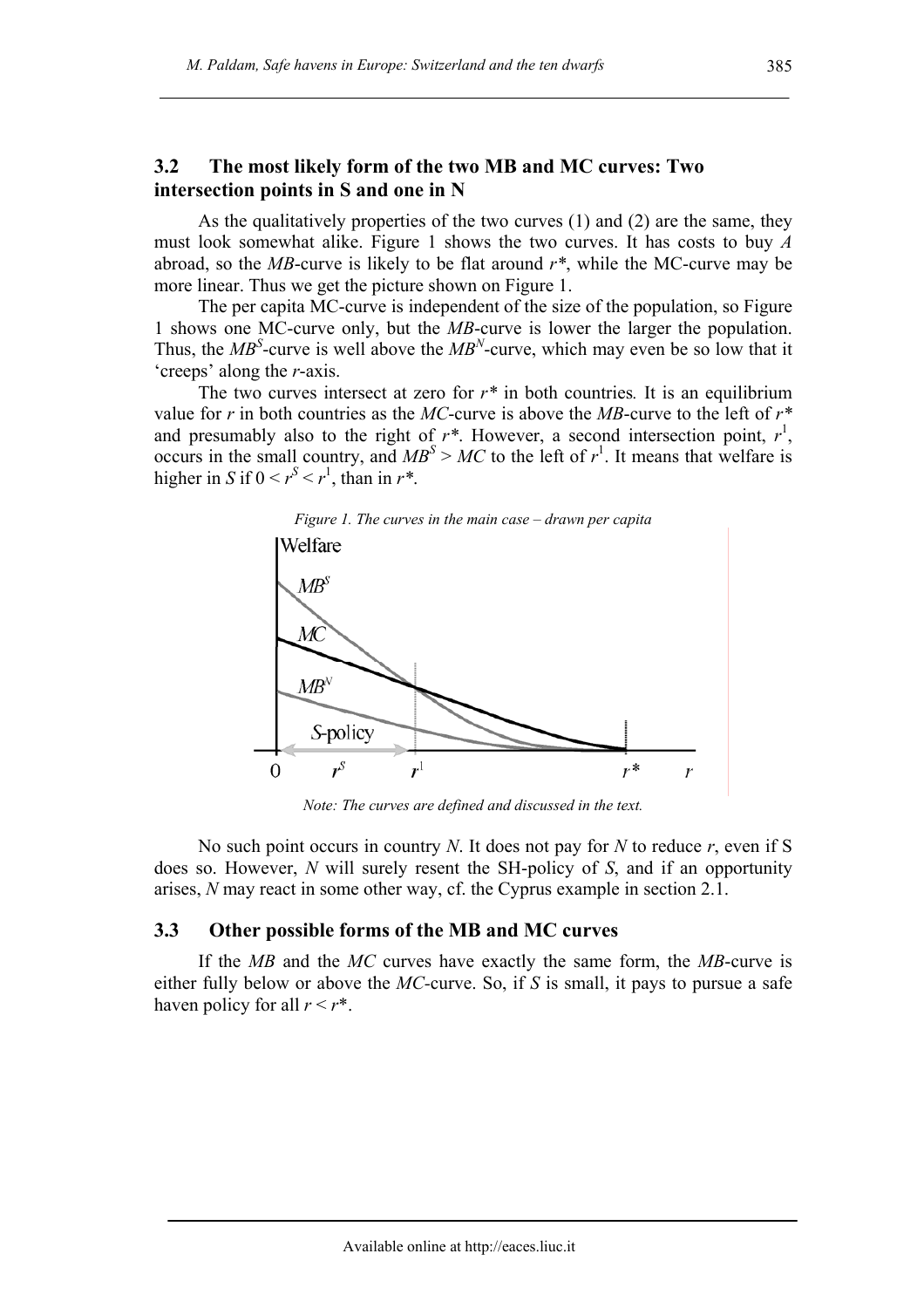

*Figure 2. The curves in an alternative case – drawn per capita* 

A more interesting possibility is shown in Figure 2 where the *MC*-curve is the flattest around  $r^*$ . Here the safe haven possibility occurs in S between  $r^1$  and  $r^2$ where the  $MB^S$ -curve exceeds the MC-curve. Here N may retaliate up to  $r^1$ , but if the relative size of *S* is very small, the distance between the *MB* and the  $MC^N$  curves in the interval between  $r^*$  and  $r^1$  will be negligible, so it is not worth to reduce  $r^N$  below  $r^*$  to reap that advantage. Anyhow, if  $r^s$  is between  $r^1$  and  $r^2$ , it does not pay for *N* to go any further, and there is still an equilibrium with a small safe haven and a large country that gains nothing from reducing its regulation.

#### **3.4 The path to a low level of regulation**

To be a safe haven means that a certain regulation is kept lower than in the neighboring countries causing an *A*-export from the country. It is an advantage with some moral ambiguity: The safe haven, *S*, helps people in *N* to free ride on the regulations of their own country.<sup>14</sup>

It is not likely that *S* just decides to go there all of a sudden. Also, it is a rather difficult choice to make in a public debate due to the moral ambiguity. So the typical way to develop into a safe haven is for some event to happen that starts a dynamic path into the policy. One possibility is that *N* participates in a war that causes the regulation to increase for fiscal reasons.

Once the *A*-export increases it expands the *A*-production, and this makes the Asector relatively large. Thus, the *A*-lobby that wants to keep *r* low becomes relatively strong politically. So politically a successful safe haven policy is self-reinforcing.

The rate *r* may not be the only regulation possible in *S* to prevent the ill effects on the natives of an excessive *A*-consumption. In small countries where everybody knows each other, policies targeting the natives who 'overindulge' in  $\Lambda$  may work.<sup>15</sup>

<sup>14.</sup> In the case of gray funds *S*s banks act as a 'fence' for illegal tax evaders in *N*. In the political discourse in *S* this is likely to be a politically incorrect view expressed by very few.

<sup>15.</sup> A typical case is that Monaco forbids natives to gamble in the Casinos.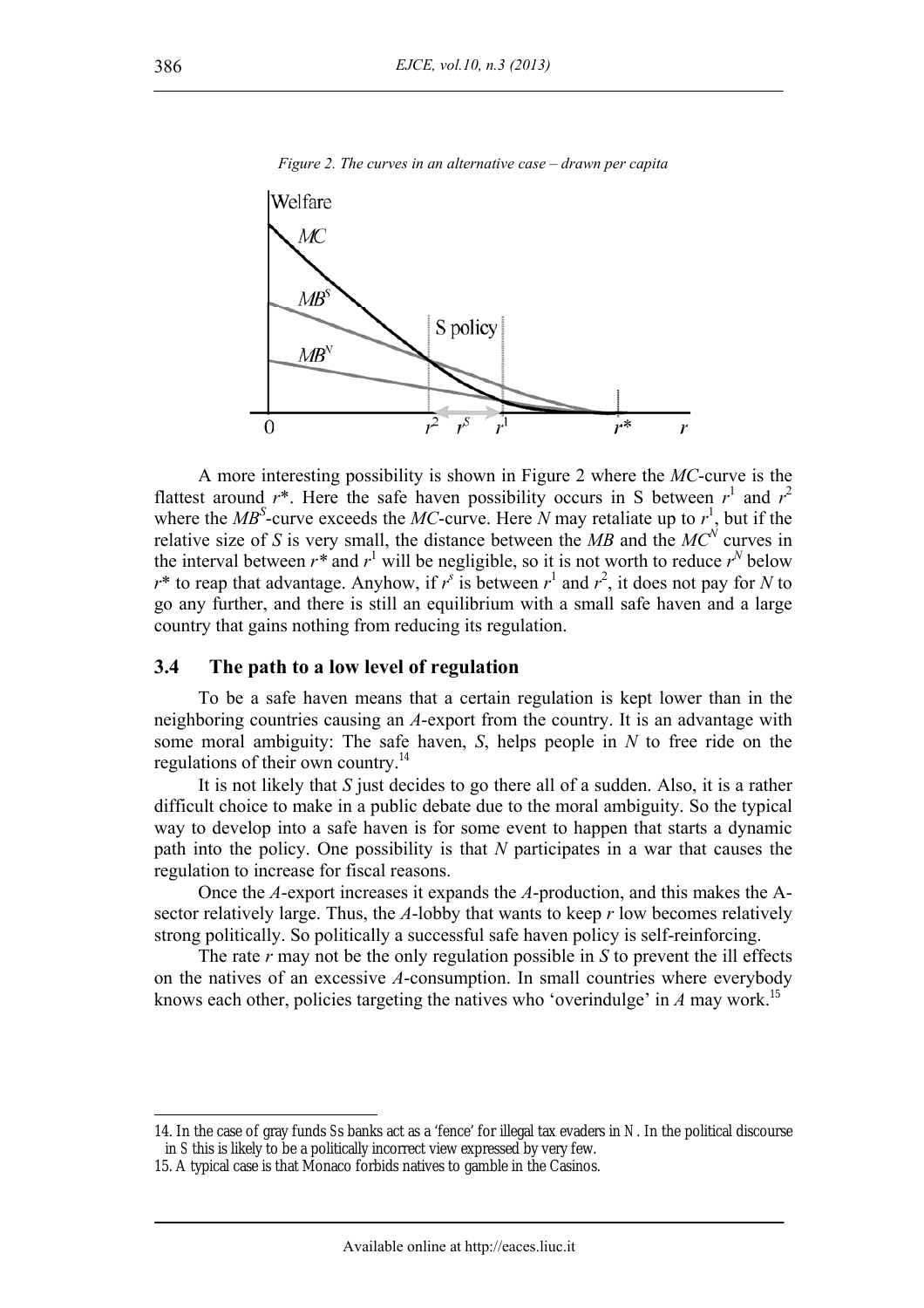#### **3.5 A note on dependent microstates**

Four of the European microstates are dependencies of the UK.<sup>16</sup> For simplicity we shall speak of a 'dependency' and a 'mother country'. Dependencies typically feel that they 'deserve' something for their loyalty to the mother country, and the mother country may like to keep the dependency. Also, they are small and the mother country is large, so it can afford a subsidy. Consequently, many of the small dependencies are subsidized – in some cases the subsidy is a substantial part of their GDP. Paldam (2004) presents a model of the dependency/subsidy trade-off for small parts of a large union originally developed to explain the cases of Greenland and the Faroe Islands in the Danish Kingdom.

An alternative to subsidization is to 'allow' the dependency to be a safe haven. It is arguable that since there are enough safe havens anyhow, it does not cost the motherland anything to let their dependency catch a bit of the 'SH-cake' instead of letting somebody else eat it. Also, it saves in subsidies. Consequently, it seems an acceptable deal for both the dependency and the mother country.

Whether dependent microstates become subsidized or offshore financial centers depends upon the dynamics of luck, but also upon location. Jersey is more suited to be a safe haven than the Falkland Islands. Once Jersey became rich it does not qualify for a subsidy. However, the much poorer and very British citizens of the Falklands do.

#### **4. Offshore finance and the annual flow, FSH, to safe havens**

The biggest SH-good is offshore finance.<sup>17</sup> The next step in the analysis is to show how large the funds generated by the SH-policies are. I try to assess four very uncertain numbers: Section 4.1 considers (i) the big pool of 'footloose' funds in which the ESHs fish. It is a stock with a corresponding (ii) net annual flow. To compare data for stocks and flows I use a capitalization factor of 10. Section 4.2 tries to separate out (iii) the FSH, which is the part of the annual flow that actually flows to the ESHs. Section 4.3 looks at (vi) the annual net increase in the SHs' financial assets. It is much smaller than the inflow. Table 5 gives some orders of magnitude to have in mind when assessing the size of the financial stocks and flows for 2010.

<sup>16.</sup> Outside Europe a number of similar dependent SHs are found. Some have other 'mother' countries than the UK. However, the UK has many small dependencies around the world. They all look for ways to become wealthy, and they talk to each other at various meetings.

<sup>17.</sup> Offshore finance includes a lot more than banks. There are also various types of investment corporations and many lawyers, accountants and financial consultants, etc. The definition of an *offshore financial institution* is that it is located outside the country of residence of the depositor in a jurisdiction that provides: (i) Greater privacy, (ii) lower taxation, (iii) greater freedom over deposits, and (iv) greater protection against political or financial instability.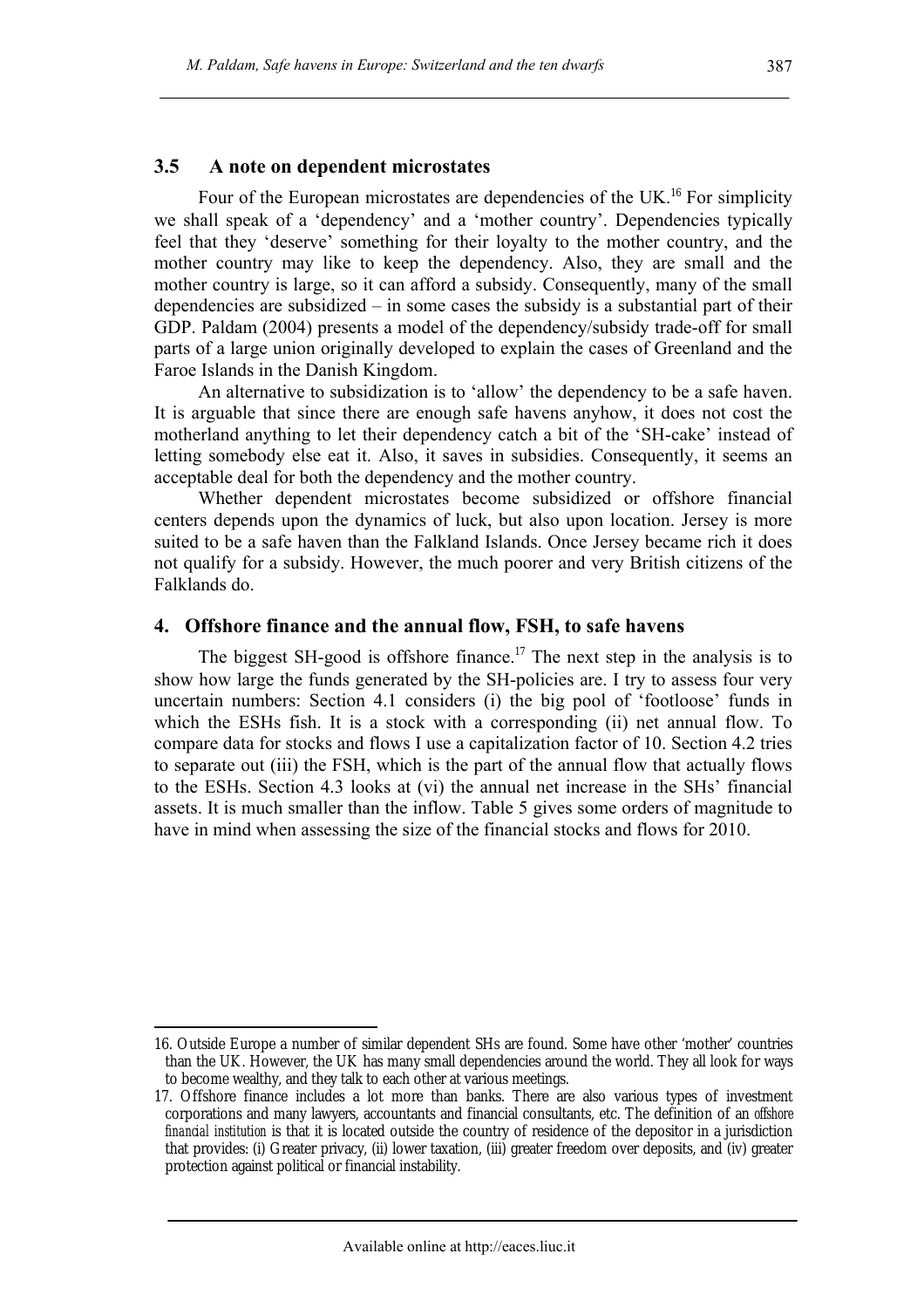| <b>GNI</b> in US\$ times |        | Ratio in %        | Ratio in $\%$ |                 |     |
|--------------------------|--------|-------------------|---------------|-----------------|-----|
| Switzerland              | 570    | Switzerland/West  | 17            | ESH/West        | 2.2 |
| ESH                      | 724    | Switzerland/World | 09            | ESH/World       |     |
| West                     | 33,533 |                   |               |                 |     |
| World                    | 63,149 | West/World        | 53.1          | ESH/Switzerland |     |

**Table 5. Some GNI data for 2010 in current US \$ billions** 

*Note: The ESHs are Switzerland and the 10 small safe havens. Data from WDI (URL ref.), with estimates for the 10 small safe havens projected from Tables 3 and 4.* 

One point should be made from the start. When funds are generated by a business it may not like to lose the funds. But the owner may like to replace some of his equity capital with loans from a foreign partner as long as he is this partner himself. So in the future he does not receive taxable dividend, but pays tax deductable interest to his foreign self. In this way a lot of funds may want to return to the sender after an *anonymization*.

# **4.1 The stock and flow of the big pool: White, gray and black assessed for 2010**

As usual white funds are fully legal, gray are funds made by a legal activity that dodges taxes in the country of origin. Black funds are generated by crime, which, of course also must remain hidden from the taxman.<sup>18</sup>

*White flows*: Such flows may occur when wealthy people or companies move their legal residence to a tax haven. All past taxes are paid, and the funds are legally free to go to a country where future taxes are lower. These flows are surely an effect of the SH-policies. Also, a lot of funds are involved in (legal) currency trade, and some of these funds may seek a safe haven in times of exchange rate uncertainty and debt crises.

*Gray funds (1):* F. Schneider and various co-authors (see Schneider *et al*., 2002, 2010) estimate that the gray economy is app. 14 % of the GDP of the West; i.e., for 2010 it is app US \$ 4,700 bill. This is an annual flow, but some parts of it never enter the pool: It is in the form of barter-exchange of goods and services, and directly consumed income. But more than half is probably money that wants to hide.

*Gray funds (2):* Henry (2012) writing for the Tax Justice Network considers a related stock concept. He sums up a survey of the evidence as follows: 'A significant fraction of global private financial wealth – by our estimates, at least **\$ 21 to \$ 32 trillion** as of 2010 – has been invested virtually tax-free *through* the world's stillexpanding black hole of more than 80 'offshore' secrecy jurisdictions.' Thus, the assessment is about \$ 25,000 bill. It is a stock, so it corresponds to a flow that is 10 times smaller, or about \$ 2,500 bill.

Schneider's and Henry's numbers are in the same order, but Schneider's estimates cover gray income that never enters the pool, and Henry's estimate covers white funds as well as gray. As a crude assessment I will use 25,000 bill. Below, and divide this amount in 10,000 bill white funds and 15,000 bill gray funds. These assessments are entered as rows (1) and (2) in Table 6.

<sup>18.</sup> It is a crime to evade taxes, but it is a smaller crime than a bank robbery even when the proceeds are the same.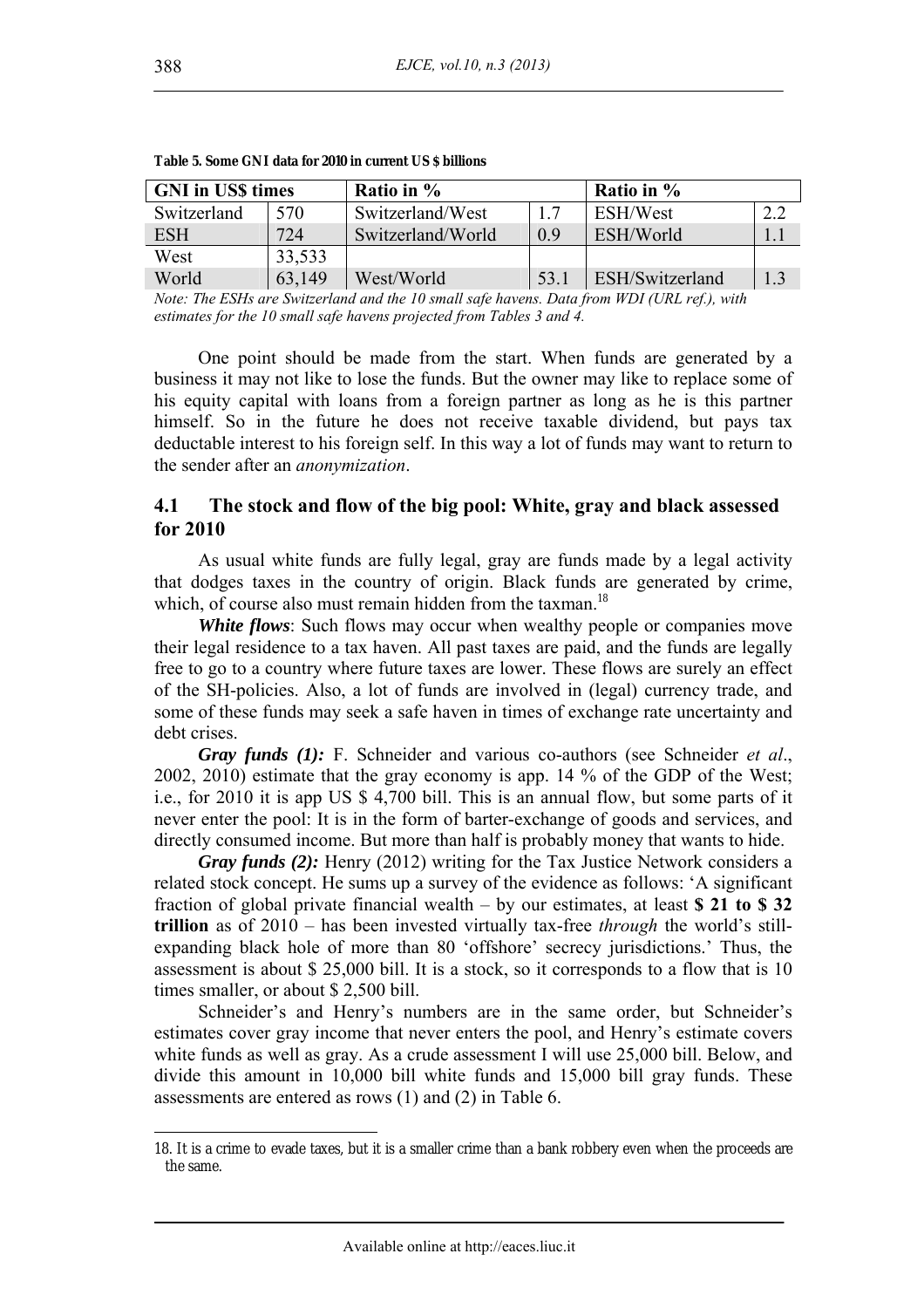|     | Comparison                 |              | World  | West                   | <b>ESH</b> |             | World  | West                  | <b>ESH</b>     |
|-----|----------------------------|--------------|--------|------------------------|------------|-------------|--------|-----------------------|----------------|
|     | Aggregates<br>from Table 5 |              | 63,149 | 33,533                 | 724        |             | 63,149 | 33,533                | -724           |
|     |                            | <b>Stock</b> |        | Stock over GNI $(\% )$ |            | Flow        |        | Flow over GNI $(\% )$ |                |
| (1) | White funds                | 10,000       | 15.8   | 29.8                   | 1400       | 1,000       | 1.6    | 3.0                   | 140            |
| (2) | Gray funds                 | 15,000       | 23.8   | 44.7                   | 2050       | 1,500       | 2.4    | 4.5                   | 205            |
| (3) | 'Loot' from<br>LDCs        | 300          | 0.5    | 0.9                    | 40         | 30          | 0.1    | 0.1                   | $\overline{4}$ |
| (4) | Organized<br>crime: Drugs  | 2,000        | 3.2    | 6.0                    | 175        | 200         | 0.3    | 0.6                   | 17             |
| (5) | Other crime:<br>Others     | 1,000        | 1.6    | 3.0                    | 140        | 100         | 0.2    | 0.3                   | 14             |
|     | Total                      | 28,300       | 44.3   | 83.5                   | 3800       | 2,830<br>a) | 4.4    | 8.3                   | 380            |

**Table 6. Some guesstimates of the size of the big pool** 

*Note: The cells shaded in gray give amounts in billion US\$. The bolded amounts are from the text. Un-shaded cells are ratios in % of the number at the top of the column.* 

*(a) Rather arbitrarily I assume that half of the \$ 2,800 bill never leaves the country of origin. The other half is termed the FSH flow. It is \$ 1,400 bill or about ¼ of the gross savings in the West.* 

*Black funds from the third world:* The World Bank/UNODC Stolen Asset Recovery Initiative (URL ref.) assesses (in 2012): 'Developing countries lose between \$ 20 billion and \$ 40 billion each year to bribery, embezzlement, and other corrupt practices.' This is the annual flow with a median size of \$ 30 bill. Most of it is a black flow of 'loot'. It is often easy to turn white as it leaves the LDC through respectable firms under the protection of powerful politicians.<sup>19</sup> A number of case stories are reported in the publications of the organization, and it appears that offshore financial services are frequently used to keep these funds safe for the 'looter'. This amount is entered as row (3) in the table.

*Black funds from organized crime:* Narcotics seem be the largest line of business for organized crime. The annual UNODC (URL ref.) reports on the (illegal) drug industry bring large amounts of statistics. The market is complex both as regards products and distribution nets, and no aggregate data are provided for the final sale. From bits and pieces of evidence it appears that it is between \$ 400 and 1,000 bill. Assume that it is \$ 600 bill. This is an annual flow.

The trade generates large international payment flows and eventually capital accumulation. A great deal of effort is spent on detection and apprehension of these flows, but it appears that most escape detection. If 1/3 of this annual production (measured in end user prices) turns into profit that accumulates to a fortune 10 times larger, we are dealing with funds of \$ 2,000 bill. Narcotics are not the only line of business in organized crime – maybe the rest is half as large.

<sup>19.</sup> It is termed 'loot' as it is obtained by illegal means. To the extent participating LDC-politicians are 'above the law', it is a matter of definition if it is 'criminal'. But when the politician is deposed, it turns into a crime that is vigorously investigated to discredit the former leader.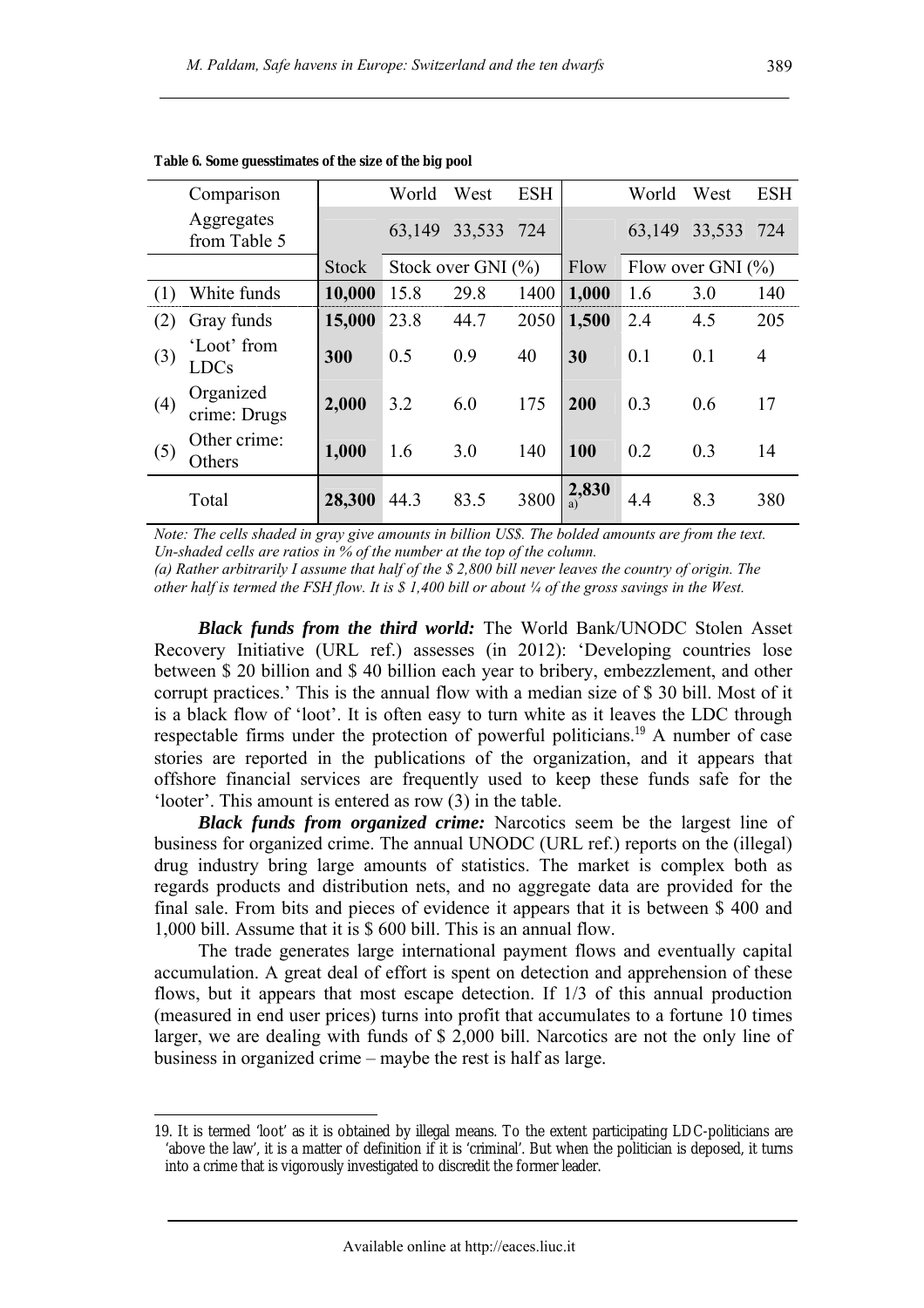The numbers from the preceding four paragraphs are put together in Table 6. The last row of Table 6 sums the total stock of 28'000 bill and an annual flow of funds of \$ 2,800 bill.

# **4.2 Offshore finance is big business: The annual flow to the ESHs: FSH ≈ \$ 1,000 bill**

Henry (2012) assesses that all of these money passes through safe havens, but many countries have domestic arrangements that provide 'small' local SHs (think of, e.g., New Jersey and Delaware). So by a loose guess 'only' half of these funds is the 'free' flow of funds that seeks a foreign safe haven. There are more SHs than the European ones, but the European ones are probably seen as relatively safe, so I assume that at least \$ 1,000 bill enters the ESHs. It is 140 % of the GDP of the ESHs, so this is a huge amount. From now on it will be termed the FSH, which is the flow to the European Safe Havens. It is an uncertain guesstimate.

Most safe havens are rather stringent with financial statistics. However, it is often possible to calculate the *asset-ratio* – between bank assets and the GDP. The numbers cited in the next paragraphs are closely related to the numbers used by Henry (op. cit.).

In the typical developed western economy the asset-ratio is in the range of 0.6- 1. In Cyprus before the collapse the asset ratio was about 7, and in Switzerland the asset ratio is about 10. The Swiss bank assets are thus a bit larger than the GDP of Germany. This huge asset balance has been built over more than half a century.<sup>20</sup> The record of Swiss banks is so strong that the crisis of 2009 caused massive capital inflows to the Swiss banks, and a large appreciation of the Swiss Franc (CHF) resulted.

Jersey, Gibraltar and Guernsey<sup>21</sup> have asset-ratios of about 67, 10 and 45 respectively. In addition to banking there is a complex of other financial services, accounting, legal advice, and SH-tourism. The financial services complex is the largest industry in these countries, and it is probably even larger in Liechtenstein<sup>22</sup> where it may generate incomes above 50 % of GDP.

#### **4.3 The distinction between staying in and passing through**

The main purpose of using offshore banking is to hide funds from the authorities of the country where they are earned. This has two elements:

(A) Owners may want to pass funds through the veils of anonymity. This is a short-run facility that is served by all safe havens, and it does not put great demands on the general credibility of the safe haven. The money goes in one day, and then it is moved to another bank maybe in another SH and provided with a new identity, and

<sup>20.</sup> In Iceland a similar asset-ratio was built during the first decade of the 21st century, but it was built by increasing the credit multiplier, so it collapsed when the crisis of 2009 hit the economy. It is a major job to build enough reserves and credibility so that a safe haven is robust to crises.

<sup>21.</sup> The UK dependencies of Jersey, Gibraltar and Guernsey have financial service commissions that give some information on their home pages. It is not very detailed and of dubious comparability.

<sup>22.</sup> Liechtenstein's financial sector (URL ref.) reports 168 *treuhandgesellshafts* and 54 firms in *vermögenswervaltung,* which all administrate funds. It also reports 14 banks and 174 law firms. Some of these firms overlap.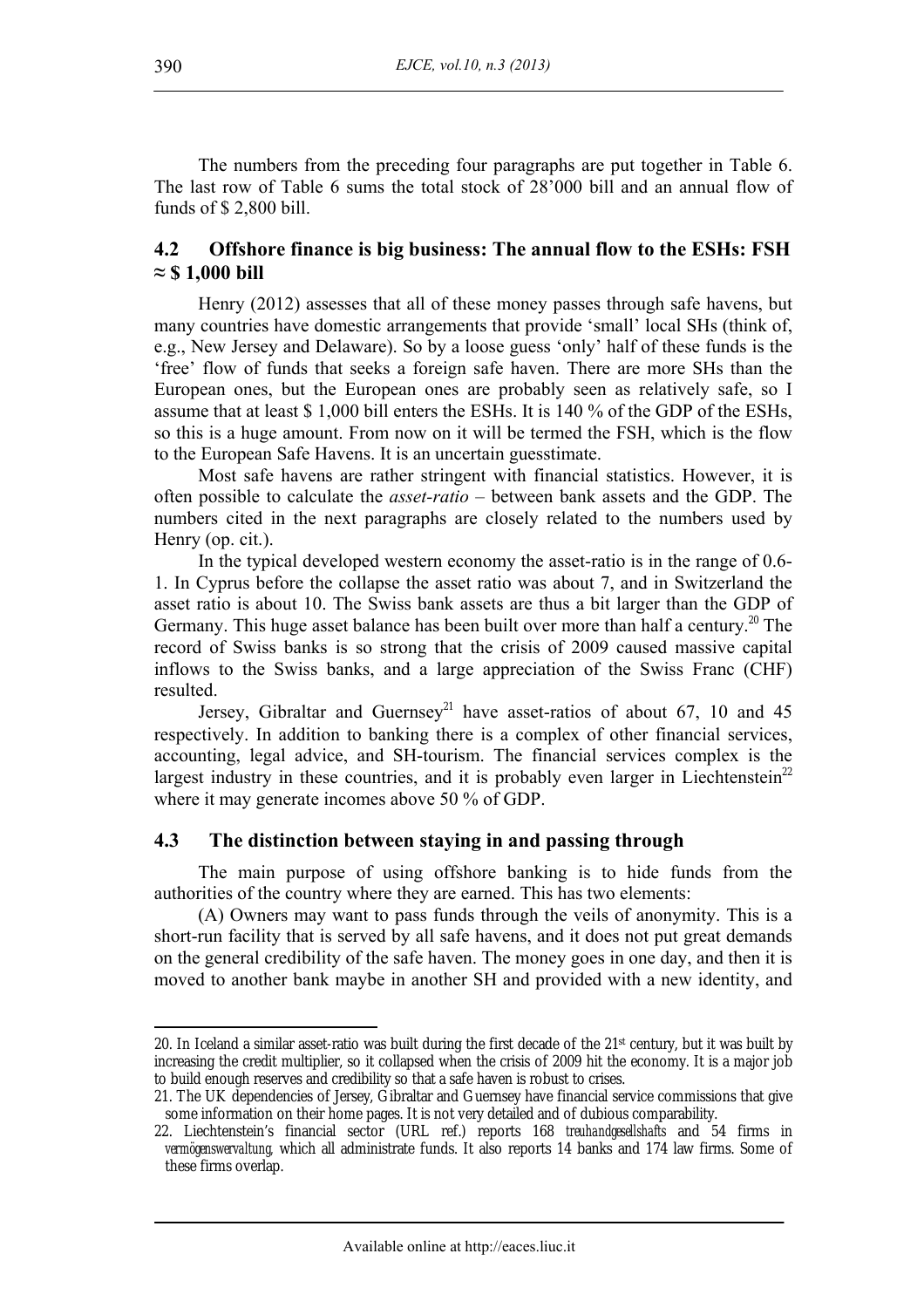then it goes back home. Obviously such funds pay fees for the service, but these fees are much smaller than the taxes dodged.

(B) Funds may want a stay in a safe place. This is a long-run facility that needs a substantial economy with high credibility. Of the ESHs only Switzerland is well suited for that role. This is precisely because it is the only safe haven that has a full normal economy in addition to the large offshore financial sector with highly rated banks.

If it is assumed that the average asset ratio in the ESHs is about 12, then by the usual steady state assumptions that all ratios are constant, the assets grow the same rate as GDP, i.e., 2 % p.a. This gives an annual growth of ESH bank assets of 2 *x* 12  $\% = 24\%$  of the GDP. Many of these have to be placed outside the ESH.

Section 3 guesstimated that the flow of funds reaching the ESHs is about \$ 1,000 bill. If this number is converted to a share of the GDP of the ESHs, it is about 140 %. It can be compared with 24 % of the FSH that ends up on the assets balance of the safe havens. The remaining 116 % of the FSH (still as a share of GDP) just passes through the ESHs in order to turn anonymous.

#### **5. The effect of the inflow on the economies of the safe havens**

When the ESHs get capital inflows as shown in section 4 they surely get richer, and as shown in section 2 they are substantially richer than their neighbors. However, the inflows seem much larger than the countries can possibly absorb. Theoretically this is part of *the transfer problem* that has been discussed in many other contexts.

Here the difference between Switzerland and the 10 dwarfs becomes important. Section 5.1 looks at the absorption capacity of an ESH for external funds, FSH, and section 5.2 considers the relation between capital inflows and the exchange rate. Section 5.3 turns to the case of the Swiss Franc and finally, section 5.4 looks at the conditions for running a safe haven.

## **5.1 The absorption capacity for net financial inflow**

Many studies have been made of the savings-investment balance and of the national asset/liability balance sheet of the typical DC. Normally the capital requirements are well covered by domestic savings. DCs have capital output ratios of  $2\frac{1}{2}$  to  $3\frac{1}{2}$ , where half is the housing stock. In addition somebody must hold the public debt, which for the average DC has the same size as the GDP. Thus, the assets that have to be financed are about 4 times GDP. The assets grow by the same rate as GDP; i.e., by 2 % – corresponding to the net savings rate of 4  $x$  2 % = 8 % of GDP. The gross savings rate is about twice of that. The typical DC can surely absorb some capital inflow, but it soon leads to major distortions if the size of the inflow grows.

The ESHs are in many ways typical DCs. Thus, an annual capital import of even one time the GDP is far in excess of the absorption capacity of the ESHs. The ESHs probably have relatively high capital output ratios as capital is cheap, but then they have relatively low levels of public debt. So maybe the financial requirements end up at a rather typical level. Thus, when the bank balances in say Guernsey are 45 times GDP it is obvious that more than 98 % of these funds must be placed elsewhere.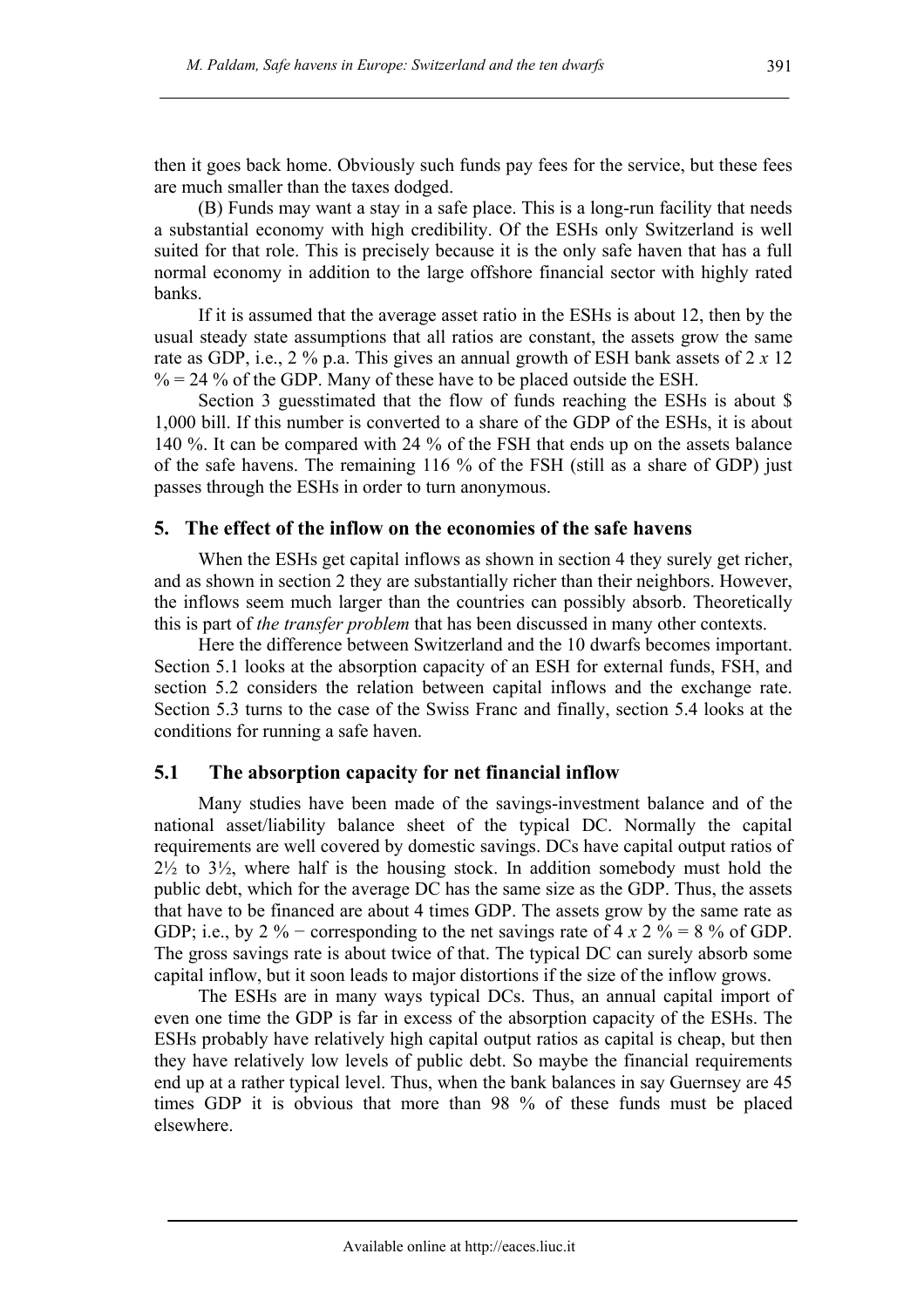# **5.2 Offshore banking, capital inflow and the exchange rate<sup>23</sup>**

Another way to see that funds cannot remain in the ESHs is to consider the consequences for the exchange rate if they did. A successful offshore financial center generates a capital inflow that is large relative to GDP.

The quasi-static analysis of Figure 3 shows the equilibriums  $(E_1, Q_1)$  before and  $(E_2, O_2)$  after the inflow. It gives a real revaluation where the exchange rate moves from  $E_1$  to  $E_2$ . The real exchange rate,  $E$ , shown is calculated from the nominal rate,  $E^n$ , by  $E = E^n(P^N/P^S)$ , where the *P*'s are the price levels in *N* and *S*.



On Figure 3 the supply of foreign currency without the FSH inflow is due to normal export,  $X_1$ , that is used to pay for import. The FSH flow is taken to be of the same size. This causes a revaluation of 50  $\%$ , and other exports falls to  $X_2$ , which is an export loss of  $1/3$ .<sup>24</sup> These numbers are examples only – the key observation is that when we are dealing with inflows that are substantial relative to GDP they are likely to cause large revaluations, and hence a large export loss.

Theoretically, the two equilibriums are the same in the floating and fixed exchange rate case, but the processes by which the equilibrium changes differ. If the exchange rates are floating, the nominal rate revaluates, and this reduces inflation so that some of the reduction in competitiveness is offset. If the exchange rate is fixed, the inflow means that the banks in S are awash with liquidity, interest rates fall and the activity level increases. This causes inflation and a real revaluation. This analysis leads to two observations:

(i) No economy can live with annual real revaluations of even 2 %. So it is essential to send most of the inflow out again. This is the same result as in section 5.1 on the absorption capacity, but reached in a different way.

<sup>23.</sup> The treatment of the Swiss case builds on Chapters 2 and 5 in Christoffersen *et al*. (2013).

<sup>24.</sup> Paldam (1997) studies the effect of an annual inflow of subsidies of 50 % of GDP to a microstate and finds a real revaluation of about 50% as well.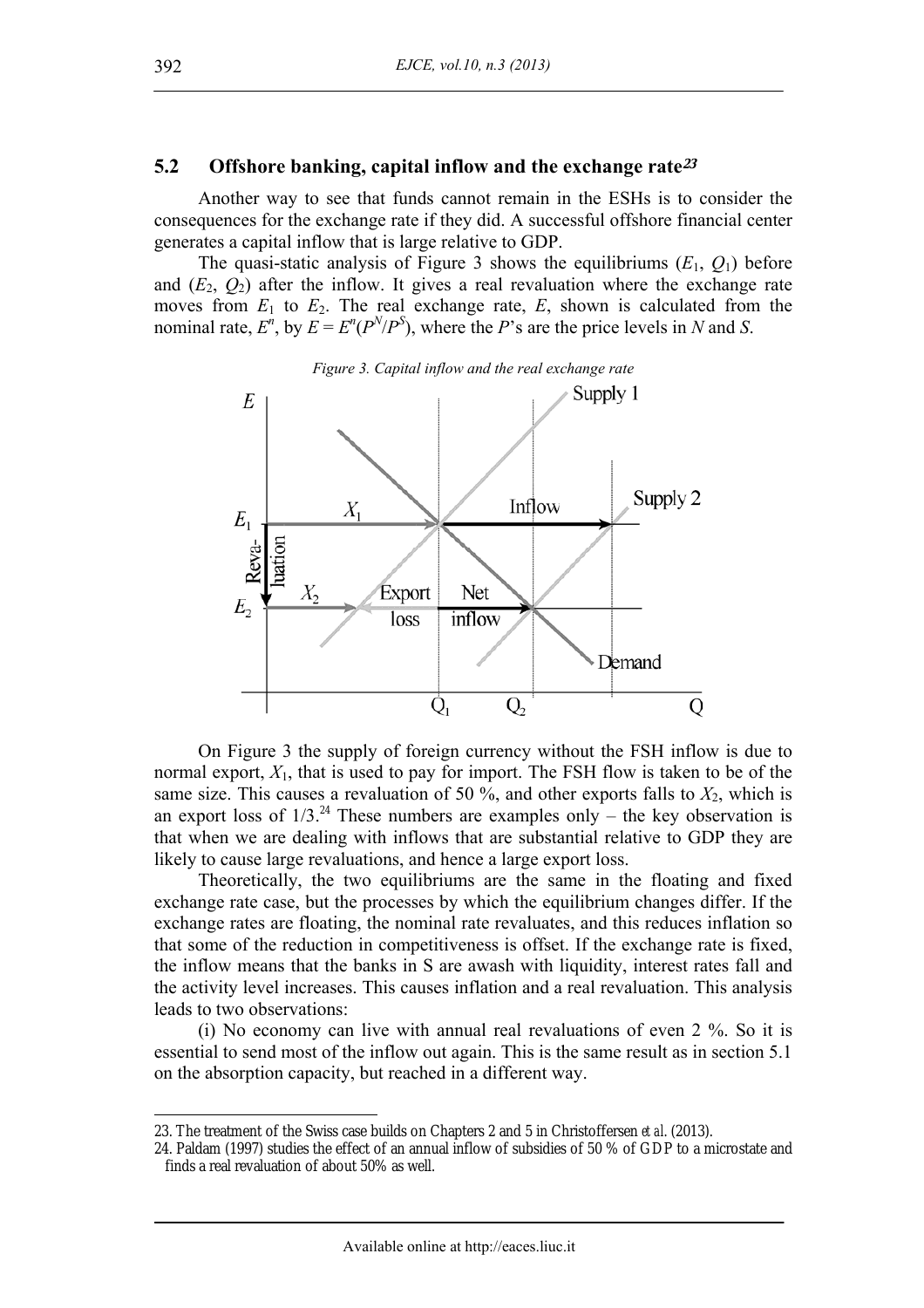(ii) The floating rate cases seem to give a 'nicer' adjustment. However, this is only the case if the inflow is steady and the economy is sufficiently large to absorb minor fluctuation. For a micro economy neither of the two conditions is likely to hold.

This explains why Switzerland has had a more or less floating exchange rate since 1971, and also why all of the smaller ESHs have chosen to attach their currency to the one in the neighboring country, in the strong way that they use the same currency.

## **5.3 The extreme case of the Swiss Franc**

The CHF, Swiss Franc, has thus floated since 1971, and it has revalued by an annual rate of 2.7 % relative to the Euro and the US  $\frac{25}{1}$  In 1971 the price of 1 US  $\frac{1}{5}$ was 4.2 CHF, and today it is 0.9. So the revaluation is almost 5 times – this is clear world record. It indicates that Switzerland has absorbed some of the capital inflow. The low interest rates and high property prices and many other unusual features of the Swiss economy tell the same story.*<sup>26</sup>*

The floating is normally rather gentle, except in times of financial instability. In the  $3<sup>rd</sup>$  quarter of 2011 where the Greek economy was at the brink of default the CHF revaluated with 19 %. This caused the Swiss Central Bank to fix the rate at the old rate, and as a result the foreign reserves jumped from 25-30 bill CHF to almost 500 bill CHF, which is more than twice the reserves of Germany.

The constant nominal exchange rate of revaluation has meant that Switzerland has had a low rate of inflation, but it is on average (over the period) only 0.5 % lower than the one of its biggest neighbor to the north, Germany, and the northern part of the EU in general. Fortunately for Switzerland, the southern part of EU, including its large neighbor to the south, Italy, has had much more inflation than Switzerland.

## **5.4 The policy package necessary to generate long-run credibility for a safe haven**

Most of the arguments above suggest that the beneficial effects of the inflows are unproblematic for small to moderate inflows, but taper off for large inflows.

A literature discusses the conditions for a good 'investment climate.'<sup>27</sup> The modern discussion was probably started by Borner *et al*. (1995) and the World Bank (1997). This literature is relevant for the maintenance of a credible safe haven. Also, a handful of firms – such as Standard  $& Poor's$ , Moody's and ICRG – try to measure aspects of the credibility of countries. To be a safe haven, a country obviously has to be rather credible and it must have been so for some time. It is not enough to score triple A for a few years.

In my assessment the 6 conditions listed in Table 7 are the key ones for a country that wants to become a long-run financial safe haven. All six items are also good for normal business. Even if it did not generate large scale offshore banking, the package would still be recommended by business organizations. The package

<sup>25.</sup> By chance the two main currencies had the same relation both in 1971 and in 2012.

<sup>26.</sup> The reader is referred to Chapter 2 in Christoffersen *et al*. (2013)

<sup>27.</sup> Much was written in connection with the World Bank (1997) and in the next decade. Closely related literature deals with international competitiveness and the conditions for receiving FDIs.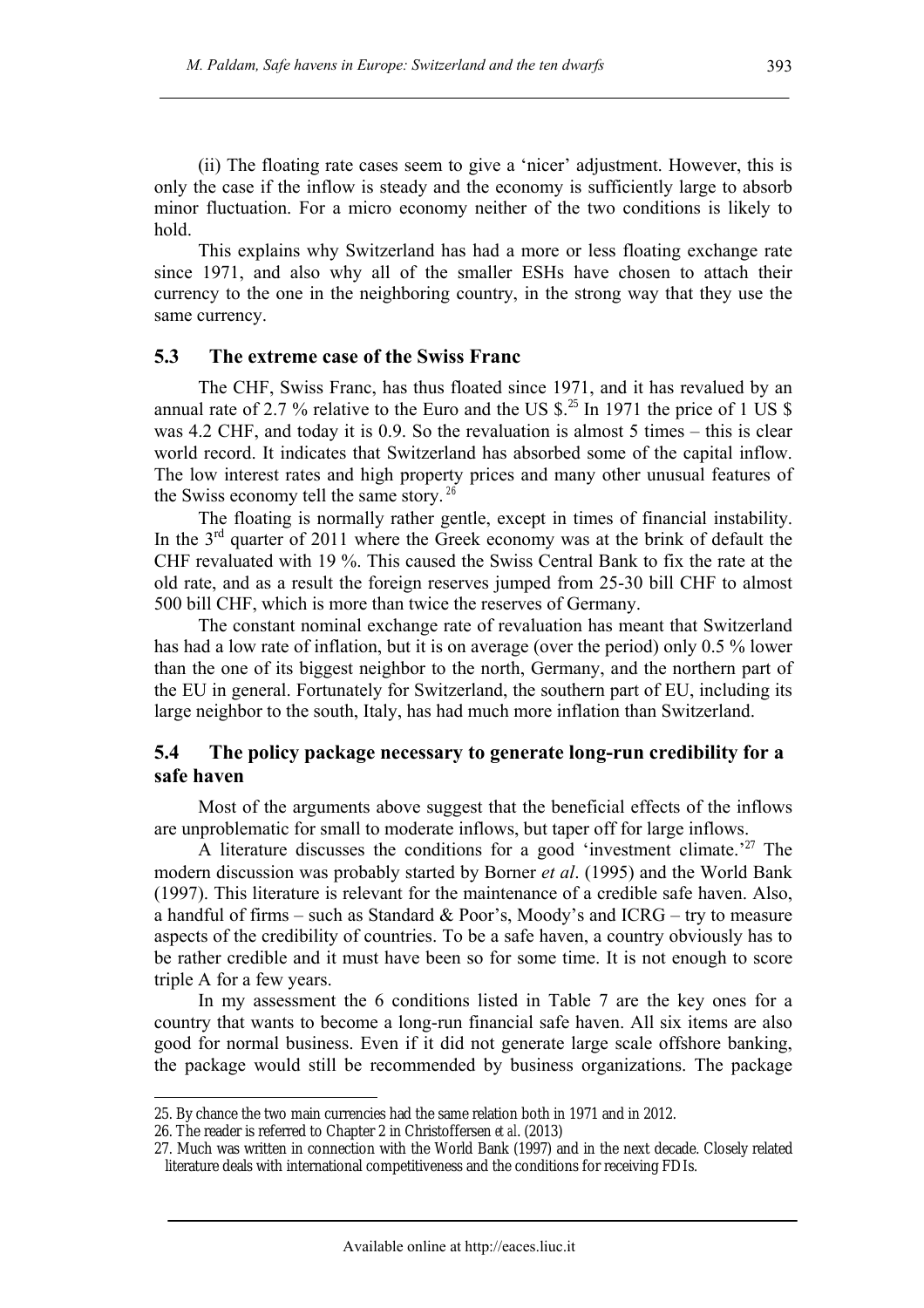hangs together so that if some of the conditions are fulfilled, the others are easier to meet. If the policy starts to work, the country gets large capital inflows, the balance of payments improves and wealth is produced. When the population sees that the policy works it becomes popular and easier to defend. Thus, the policy has an inner dynamic which becomes a good cycle.

#### **Table 7. The long-run safe haven package**

- $(1)$  A system of well-secured and highly trusted property rights
- $(2)$  A developed banking system with high solidity and a well-protected secrecy
- $(3)$  A stable, conservative political system generating predictable policies and low taxes
- $(4)$  A high level of honesty within the country
- $(5)$  A solid economy with no looming debt and balance-of-payment crises
- $(6)$  An arm's length principle as regards fully black funds

The bank secrecy in (2) is essential to attract gray and black funds, and the low tax part of (3) is necessary to attract white funds. It is essential that the state does not seem to be in desperate need of taxes (5), so that dangers to funds entering loom large in the future.

A safe haven is a promising place to turn black money white, but it is an obvious point that a safe haven has to hold criminals at an arm's length.<sup>28</sup>

Some countries have managed to be safe havens for some time, but then they failed. They provide illustrative examples. Iceland built an SH economy in just one decade by increasing the credit multiplier, and about a year before the collapse it became known that rule (2) bank solidity was a problem. Part of the problem in Cyprus was deep political divisions making rule (3) problematic.

#### **6. Conclusion: Is the scope for safe haven seriously hampered?**

This paper has empirically established a causal chain: Small countries often pursue safe haven policies and normally this makes them rich. A theory has been presented that explains this causal chain. Thus, safe haven policies are a temptation of some moral ambiguity, which most European microstates and some small states pursue. Most do so with great success, so the temptation is large indeed.

The main safe haven activity is offshore banking. Large amounts are involved – far in excess of the absorptive capacity of the safe havens. Most funds floating into safe havens floats back home, though under a formally new ownership. The main problem for the home countries of the flows is the loss of tax revenue. The very small safe havens mainly work as gates to anonymity, while the Swiss financial sector also works as a guarantor of funds invested in Switzerland and elsewhere.

Recently a great deal of pressure has been applied on safe havens to reduce bank secrecy and money anonymization. The EU, IMF and OECD and as well as a number of countries – notably the USA and Germany – have demanded that all

 $\overline{a}$ 28. The arm's length principle (6) is a bit like the mafia rule in Las Vegas: No owner of a Las Vegas casino is allowed to have any economic connection to known criminals. However, a casino appears to be a great device for turning black money white, so from time to time mafia connections to casinos are discovered.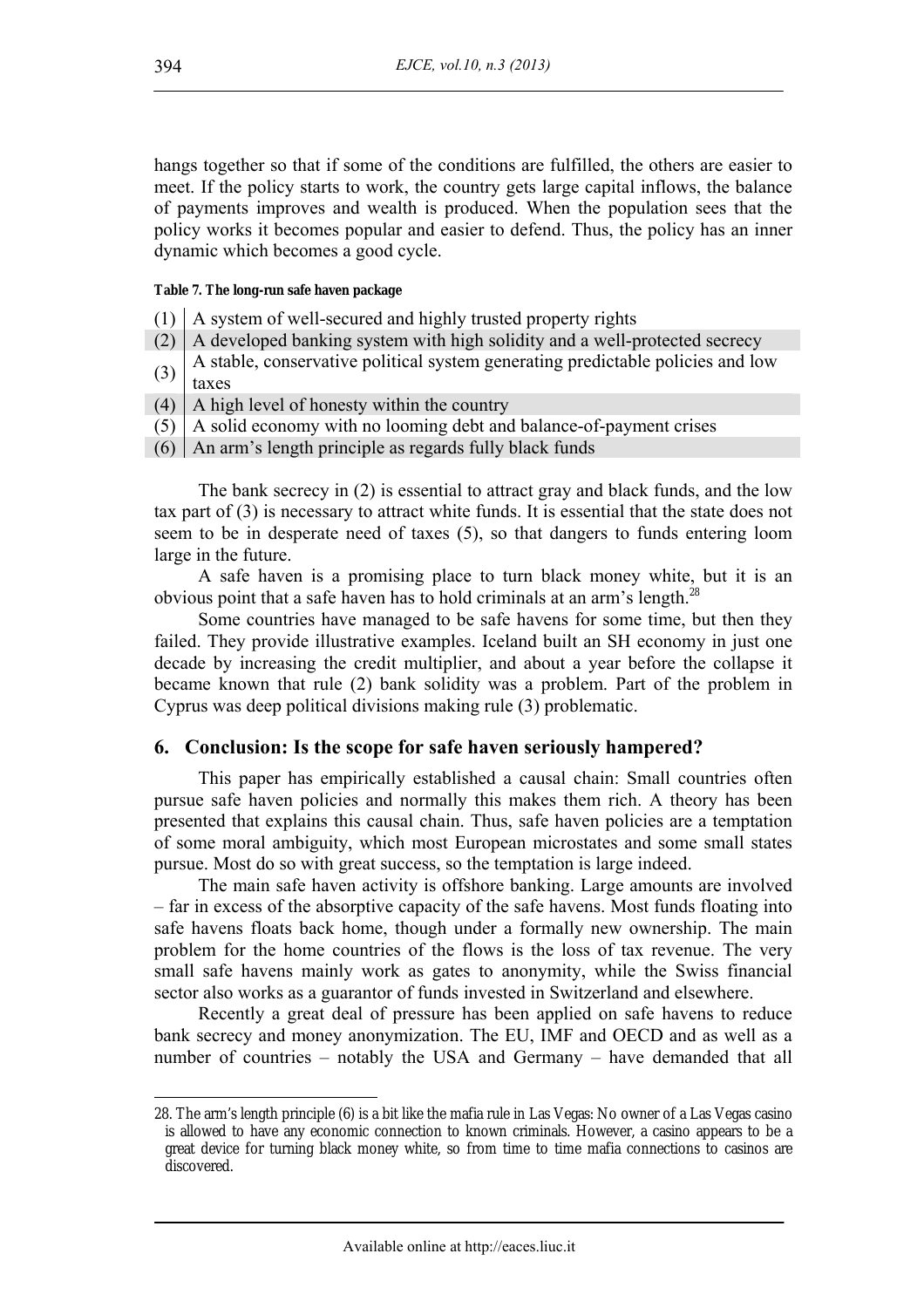accounts are authenticated and account information is made available to the authorities in the countries of origin of the funds.

On paper a lot has been done. A handful of international agreements of tax cooperation and money laundering have been made, and most safe havens in Europe have gradually signed these agreements. However, it is a complex ongoing process to make sure that such agreements are implemented. The governments of safe havens surely have mixed interests in the matter, so they cannot be expected to be keen on compliance. Also, in order to make them sign, the treaties are not too rigorous, and an army of lawyers is working to find loopholes. It is well-known that it is easy for countries to pay lip service only to international agreements.

Consider the job at hand. In Guernsey the latest statistic puts the total bank balance at 139 billion UK £. The Financial Service Commission of Guernsey (URL ref.) does not state how large the staff is, but from the organizational diagram and the text, it appears that less than 50 employees are controlling accounts for dubious entries.<sup>29</sup> If nobody points to a particular account, it is unlikely that a fishy flow through a normal looking account will be noticed.

Thus, it appears that the efforts have made offshore banking a bit more difficult, but by no means impossible: Where there's a will**,** there's a way.

#### **References**

 $\overline{a}$ 

Armstrong H.W., Read R. (1998), 'Trade and growth in small states: The impact of global trade liberalization'. *World Economy* **21**, 563-85.

Alesina A., Spolaore E., Wacziarg R. (2005), 'Trade, growth and the size of nations', *Handbook of Economic Growth*, 1B, Chapter 23, pp 1499-1542, in Aghion, P., Durlauf, S.N. (eds)., Amsterdam, North-Holland.

Armstrong H.W., Read R. (2000), 'Comparing the Economic Performance of Dependent Territories and Sovereign Microstates'. *Economic Development and Cultural Change*, **48**, 285-306.

Baldacchino G. (2004), 'The coming of age of island studies', *Tijdschrift voor Economische en Sociale Geografie*, **95**, 272–83.

*Blomberg Data Base*, URL: http://www.bloomberg.com/markets/

- Borner S., Brunetti A., Weder B. (1995), '*Political Credibility and Economic Development'*, London, Macmillan.
- Christoffersen H. *et al.* (2013), '*The good society. Denmark and Switzerland'*, Berlin and Heidelberg, Springer.

*CIA World Factbook*, URL: https://www.cia.gov/library/publications/the-world-factbook/

Dharmapala D., Hines J.R. (2006), 'Which countries become tax havens?', *NBER WP*, **12802**

Easterly W., Kraay A. (2000), 'Small States, Small Problems? Income, Growth, and Volatility in Small States', *World Development*, **28**, 2013-27

*Guernsey Financial Service Commission*, URL: http://www.gfsc.gg/The-Commission- /Pages/Home.aspx

<sup>29.</sup> Thus, each controller has a balance of 3 billion £ to control. If the average balance on an account is £ 5,000, the regulator deals with 600,000 accounts. With a normal working year each account can be scrutinized for about 10 seconds once a year. Of course, the scrutiny will be made by computers looking for patterns, but then a pattern has to be singled out as suspicious.